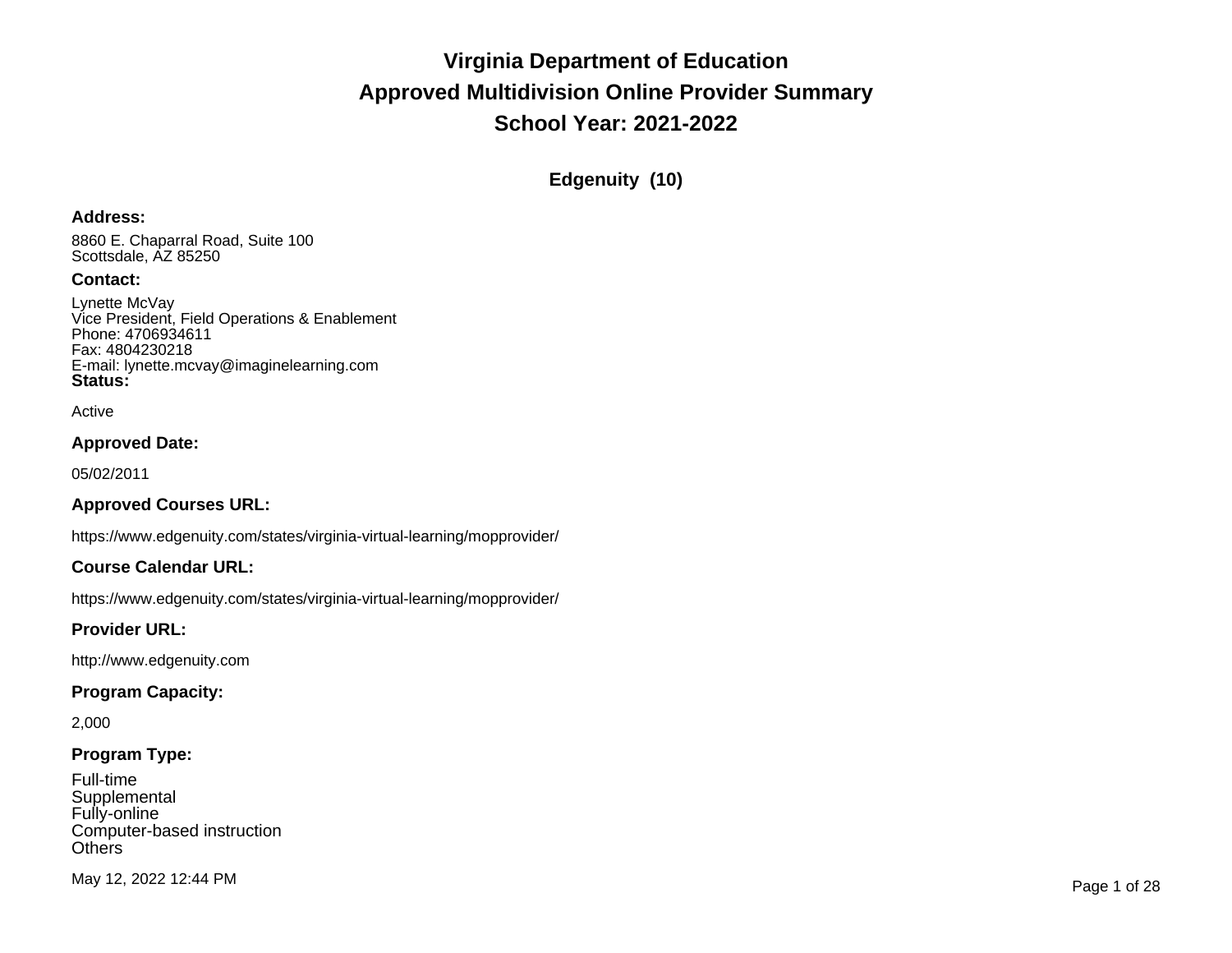**Edgenuity (10)**

### **Target Population:**

Full-time Credit recovery Expanded options Advance placement

## **Grades Served:**

Grade 1, Grade 2, Grade 3, Grade 4, Grade 5, Grade 6, Grade 7, Grade 8, Grade 9, Grade 10, Grade 11, Grade 12, Kindergarten

## **Participating School Division(s) :**

Alexandria City (101)

Appomattox County (006)

Arlington County (007)

Bedford County (010)

Campbell County (016)

Carroll County (018)

Charles City County (019)

Chesapeake City (136)

Culpeper County (024)

Dickenson County (026)

Essex County (028)

Fredericksburg City (110)

Galax City (111)

Goochland County (037)

Grayson County (038)

May 12, 2022 12:44 PM Page 2 of 28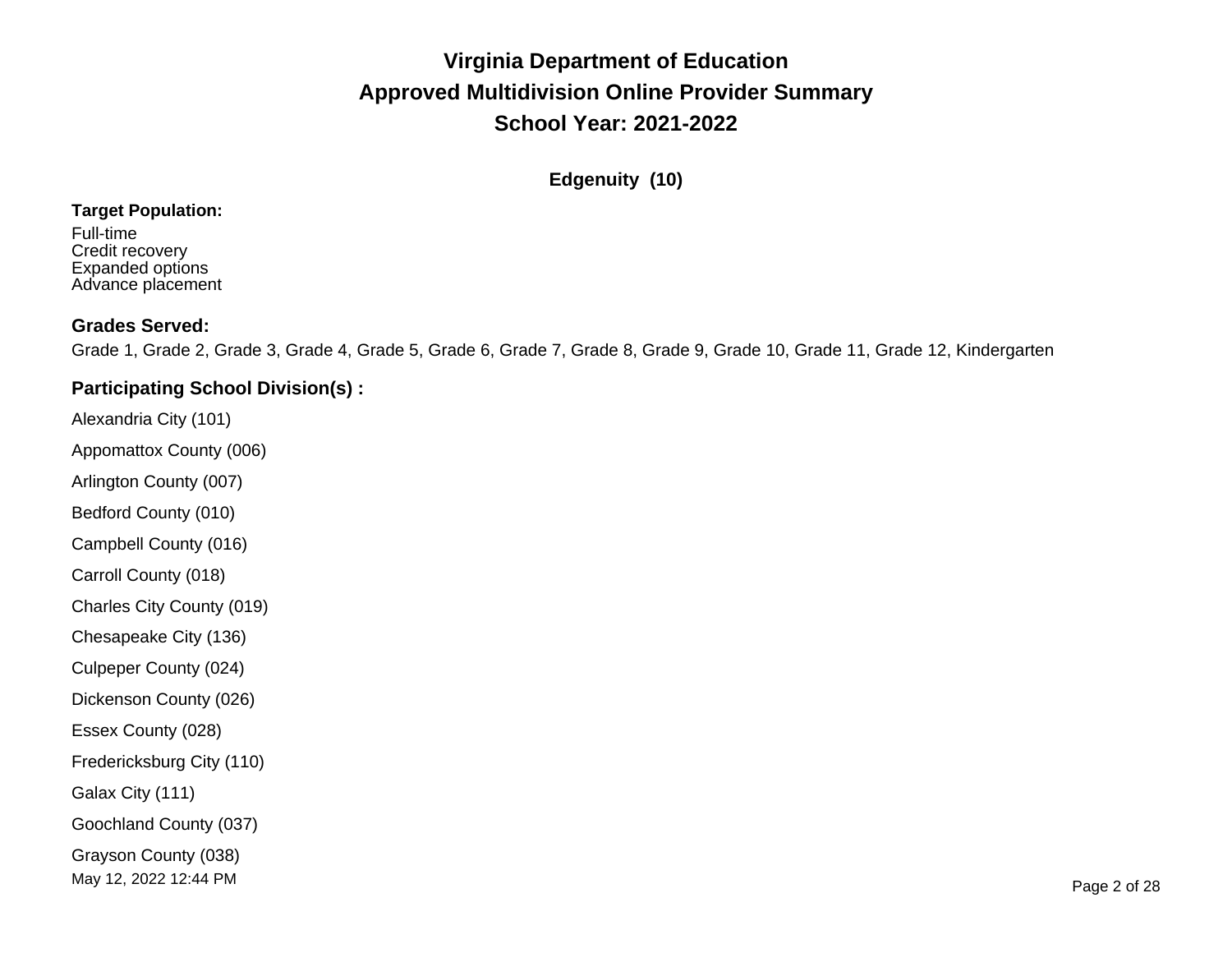**Edgenuity (10)**

| Henrico County (043)              |
|-----------------------------------|
| Lee County (052)                  |
| Loudoun County (053)              |
| Newport News City (117)           |
| Nottoway County (067)             |
| Page County (069)                 |
| Pittsylvania County (071)         |
| Portsmouth City (121)             |
| Powhatan County (072)             |
| Prince Edward County (073)        |
| Richmond City (123)               |
| Rockbridge County (081)           |
| Rockingham County (082)           |
| Russell County (083)              |
| Spotsylvania County (088)         |
| Sussex County (091)               |
| Virginia Beach City (128)         |
| <b>Virginia Approved Courses:</b> |
| Virginia Approved SOL Courses     |

Algebra Functions & Data Analysis Algebra I Algebra I Honors Algebra II

May 12, 2022 12:44 PM Page 3 of 28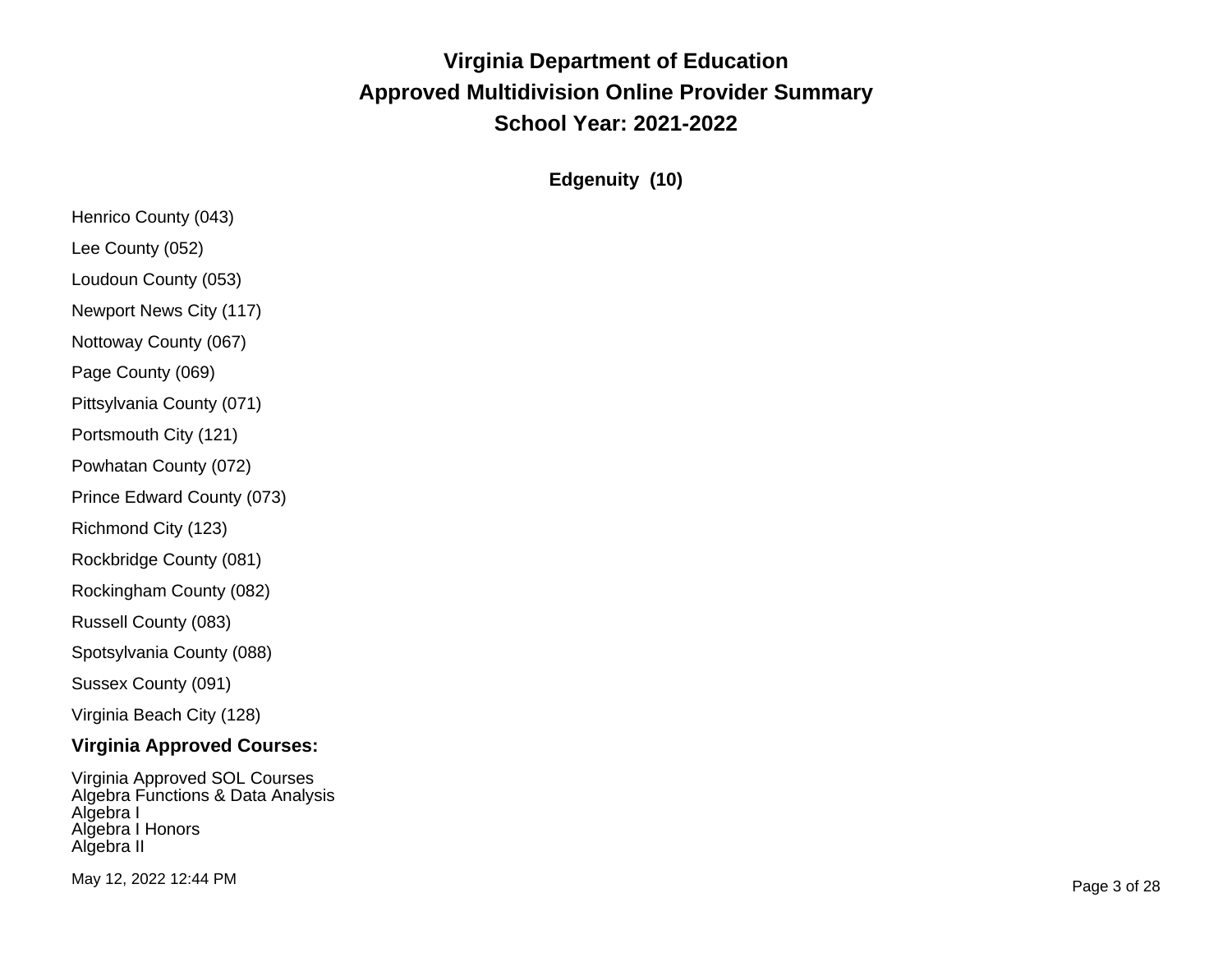**Edgenuity (10)**

Algebra II Honors **Biology** Biology Honors **Chemistry** Chemistry Honors Chinese 1 (MS) Chinese 2 (MS) Chinese I Chinese II Earth Science Earth Science Honors **Economics** Economics & Personal Finance Economics & Personal Finance Honors English 10 English 10 Honors English 11 English 11 Honors English 12 English 12 Honors English 6 English 7 English 8 English 9 English 9 Honors French 1 (MS) French 2 (MS) French I French I (Odysseyware Version) French II French II (Odysseyware Version) French III<sup>'</sup> Geometry Geometry Honors German 1 (MS) German 2 (MS) German I German II Health & Personal Wellness May 12, 2022 12:44 PM Page 4 of 28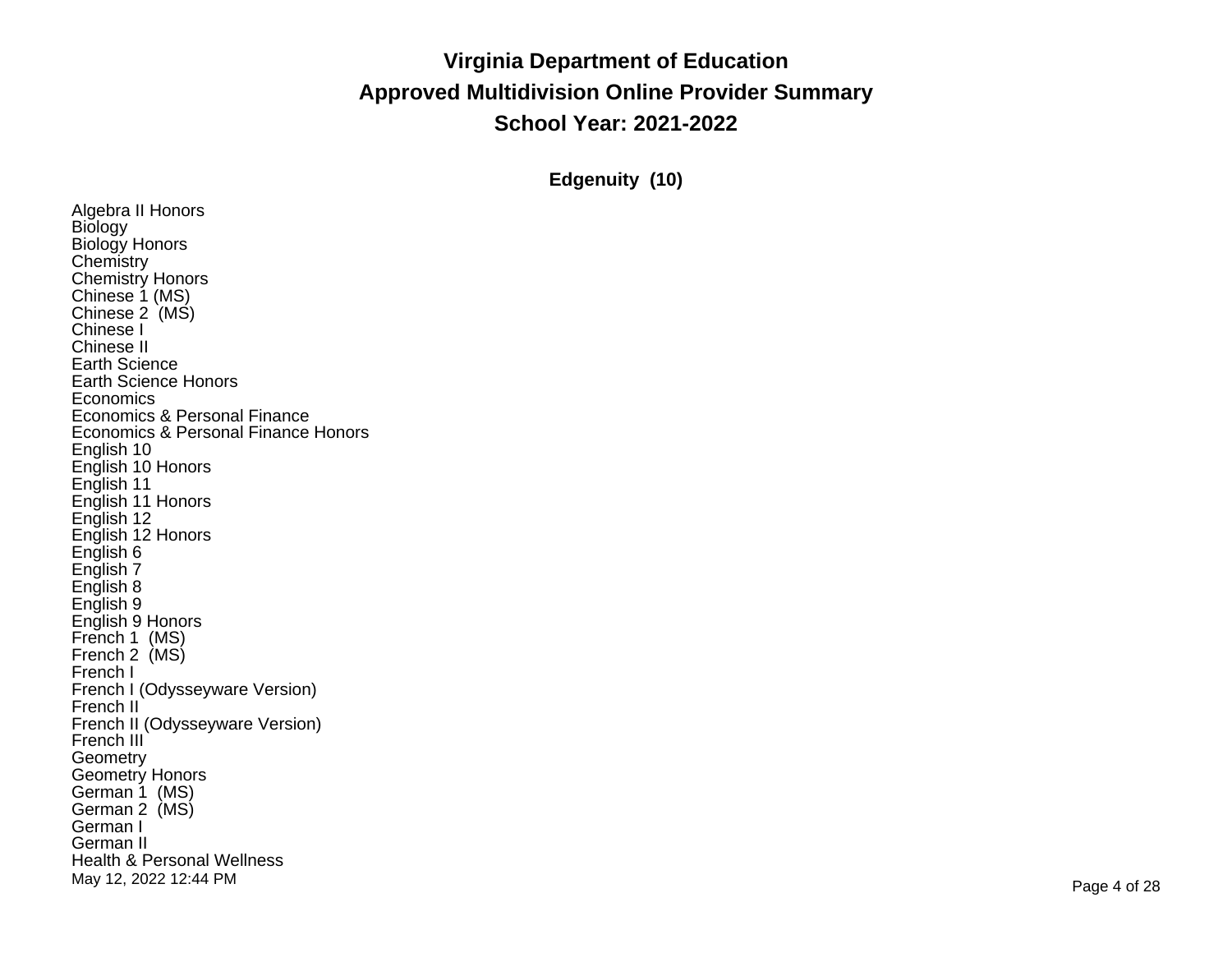**Edgenuity (10)**

Health 9 (Life Skills) Health Grade 10 Health Grade 9 Introduction to Computer Science Language Arts 1 A/B (VA) Language Arts 2 A/B (VA) Language Arts 3 A/B (VA) Language Arts 4 A/B (VA) Language Arts 5 A/B (VA) Language Arts K A/B (VA) Latin 1 (MS) Latin I Latin II Life Science Math 1 A/B (VA) Math 2 A/B (VA) Math 3 A/B (VA) Math 4 A/B (VA) Math 5 A/B (VA) Math K A/B (VA) Mathematical Analysis Mathematics 6 Mathematics 7 Mathematics 8 Middle School Civics & Economics Middle School U.S. History I (to 1865) Middle School US History II (from 1865) Physical Education Grade 9 Physical Science Physics Physics Honors Probability & Statistics Science 1 A/B (VA) Science 2 A/B (VA) Science 3 A/B (VA) Science 4 A/B (VA) Science 5 A/B (VA) Science 6 Science 7 May 12, 2022 12:44 PM Page 5 of 28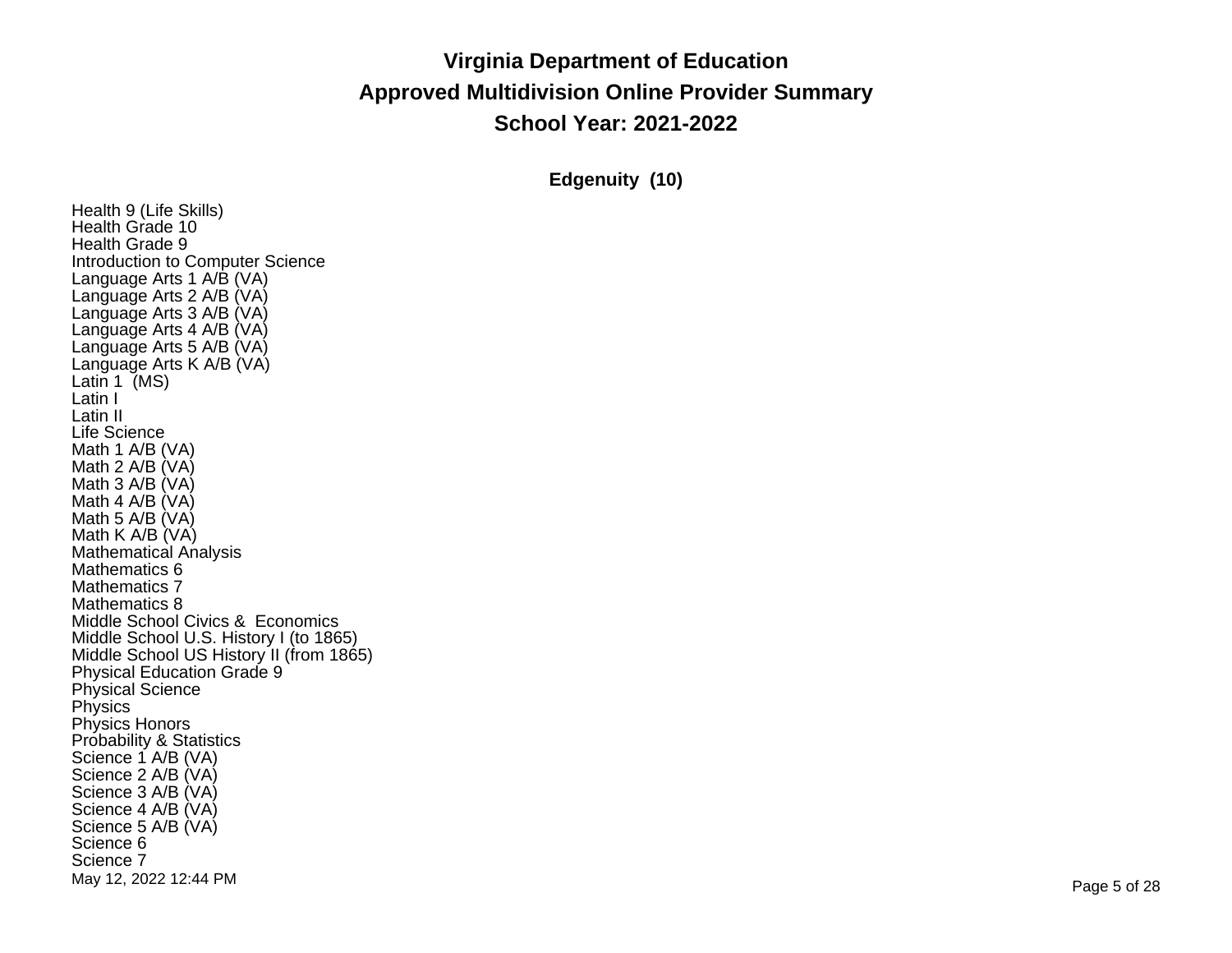**Edgenuity (10)**

Science 8 Science K A/B (VA) Social Studies 1 A/B (VA) Social Studies 2 A/B (VA) Social Studies 3 A/B (VA) Social Studies 4 A/B (VA) Social Studies 5 A/B (VA) Social Studies K A/B (VA) Spanish 1 (MS) Spanish 2 (MS) Spanish I Spanish I (Odysseyware Version) Spanish II Spanish II (Odysseyware Version) Spanish III Spanish III (Odysseyware Version) **Trigonometry** Virginia & U.S. Government Virginia & U.S. Govt. Honors Virginia & U.S. History Virginia & U.S. History Honors World Geography World History & Geography I (to 1500) World History & Geography I (to 1500) Honors World History & Geography II (1500 to present) World History & Geography II (1500 to present) Honors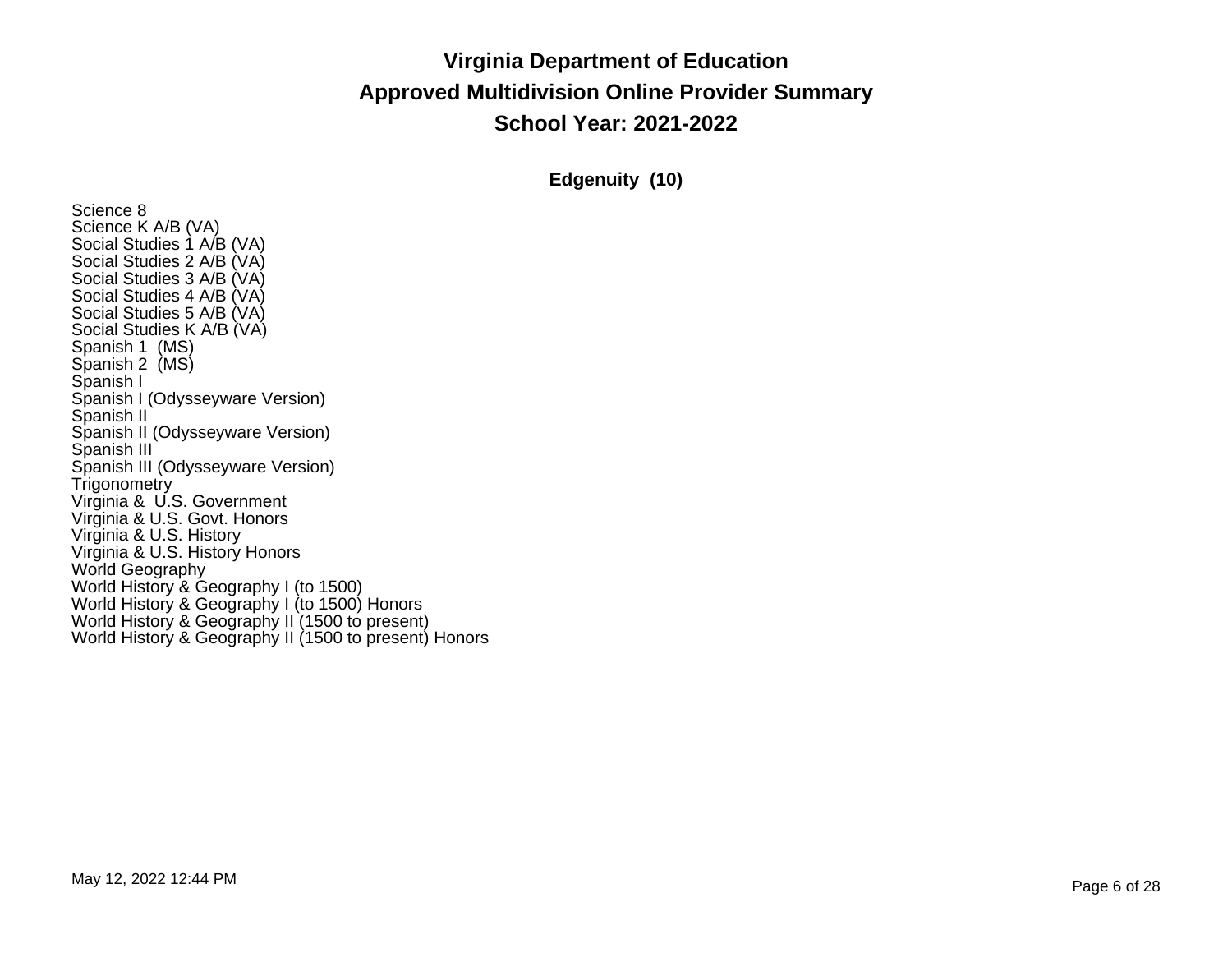**Edgenuity (10)**

## **Virginia Non-SOL/Elective Courses :**

Approved Non-SOL / Electives Advertising and Sales Promotion African American History Agribusiness Systems Algebra II and Trigonometry (Elective) Anatomy Animation Anthropology I: Uncovering Human Mysteries Anthropology II: More Human Mysteries Uncovered AP Biology AP Calculus AB AP English Language and **Composition** AP English Literature and **Composition** AP Environmental Science AP French Language & Culture AP Human Geography AP Psychology AP Spanish Language and Culture AP Statistics AP U.S. Government & Politics AP U.S. History AP World History Archaeology: Detectives of the Past Art History I Art Level 1 Art Level 2 Art Level 3 Art Level 4 Arts & Crafts, 1 Arts & Crafts, 2 Arts & Crafts, K May 12, 2022 12:44 PM Page 7 of 28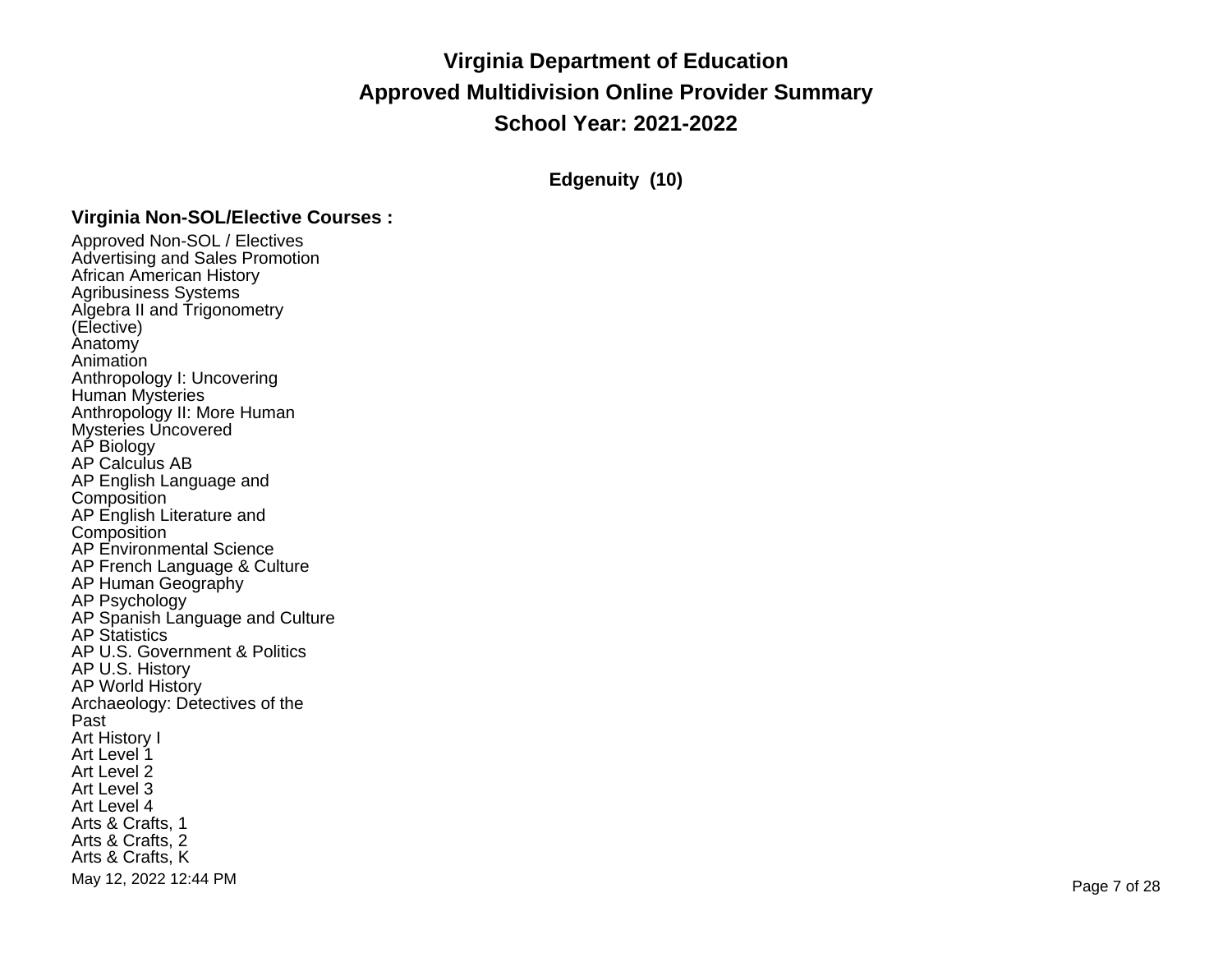**Edgenuity (10)**

Astronomy: Exploring the Universe 1A Astronomy: Exploring the Universe 1B ASVAB (Math, Verbal, Science) Biotechnology 1A Biotechnology 1B Business Computer Information **Systems** Business Law Career Explorations Career Planning and Development Careers in Allied Health Careers in Criminal Justice Careers in Logistics Planning and Management Services Careers in Marketing Research Character and Leadership Dev. Classic Novels & Author Studies (includes 15 novels) College & Career Readiness Computer Applications: Office 2016 Concepts in Probability and **Statistics** Concepts of Engineering & **Technology** Construction Careers Corrections: Polices and Procedures Cosmetology 2: The Business of Skin and Nail Care Cosmetology1: Cutting Edge **Styles** Creative Writing Criminology: Inside the Criminal Mind Culinary Arts 1A Culinary Arts 1B May 12, 2022 12:44 PM Page 8 of 28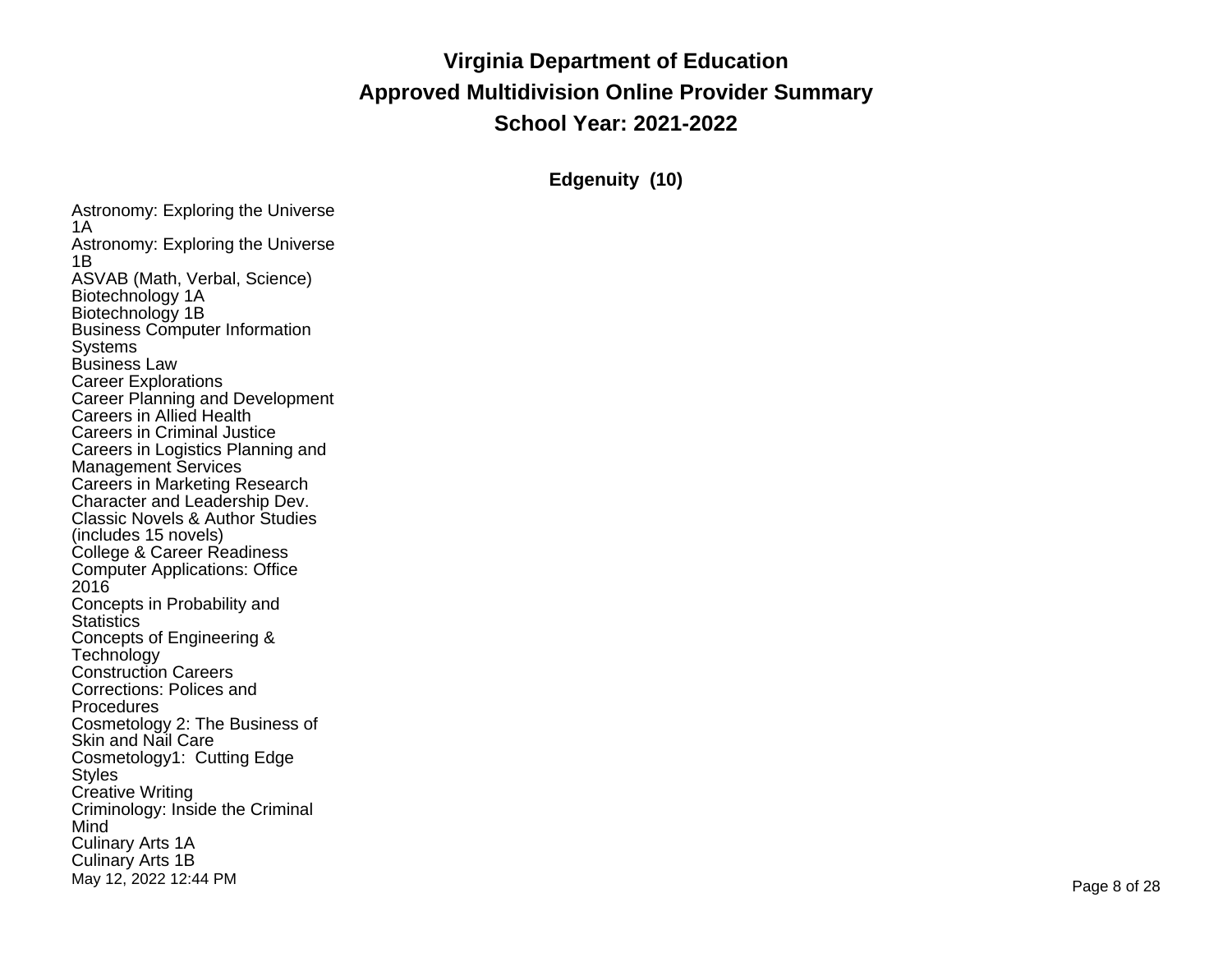**Edgenuity (10)**

Cybersecurity 1A Cybersecurity 1B Digital Photography 1A Digital Photography 1B Digital Photography II Drugs & Alcohol Early Childhood Education 1A Early Childhood Education 1B Engineering and Design Engineering and Product **Development** Environmental Science Exercise Science Expository Reading & Writing Fashion & Interior Design Fire and Emergency Services First Aid & Safety Food Products and Processing Systems Food Safety and Sanitation Forensic Science I: Secrets of the Dead Forensic Science II: More Secrets of the Dead Forestry and Natural Resources Fundamentals of Programming and Software Development Game Design 1A Game Design 1B Gothic Literature: Monster Stories Great Minds in Science: Ideas for <sup>a</sup> New Generation Health 1 Health 2 Health 3 Health 4 Health 5 Health K Health Science Concepts<br>May 12, 2022 12:44 PM May 12, 2022 12:44 PM Page 9 of 28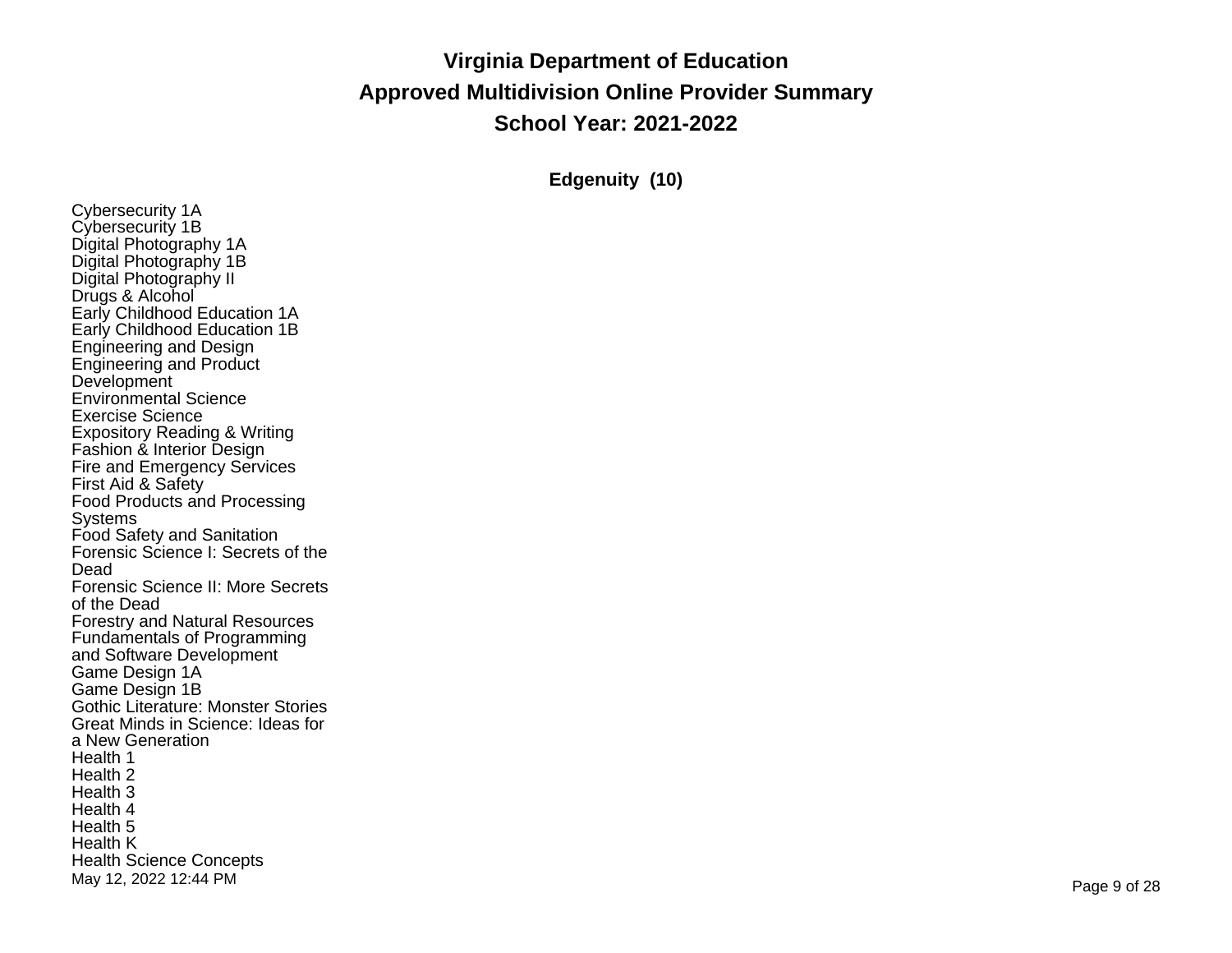**Edgenuity (10)**

(Anatomy & Physiology) History of the Holocaust Hospitality & Tourism 1: Traveling the Globe Hospitality & Tourism 1: Traveling the Globe Hospitality & Tourism 2A: Hotel & Restaurant Management Hospitality & Tourism 2B: Hotel & Restaurant Management Information Technology Fundamentals International Business: Global Commerce in the 21st Century Intro to Communication and Speech Introduction to Agriculture, Food, and Natural Resources Introduction to Art Introduction to Careers in Architecture and Construction Introduction to Careers in Education and Training Introduction to Careers in Finance Introduction to Careers in Government and Public Administration Introduction to Careers in Manufacturing Introduction to Careers in the Health Sciences Introduction to Careers in Transportation, Distribution, and **Logistics** Introduction to Coaching Introduction to Coding Introduction to Consumer Services Introduction to Health Science Introduction to Human Growth and<br>May 12, 2022 12:44 PM Page <sup>10</sup> of <sup>28</sup> May 12, <sup>2022</sup> 12:44 PM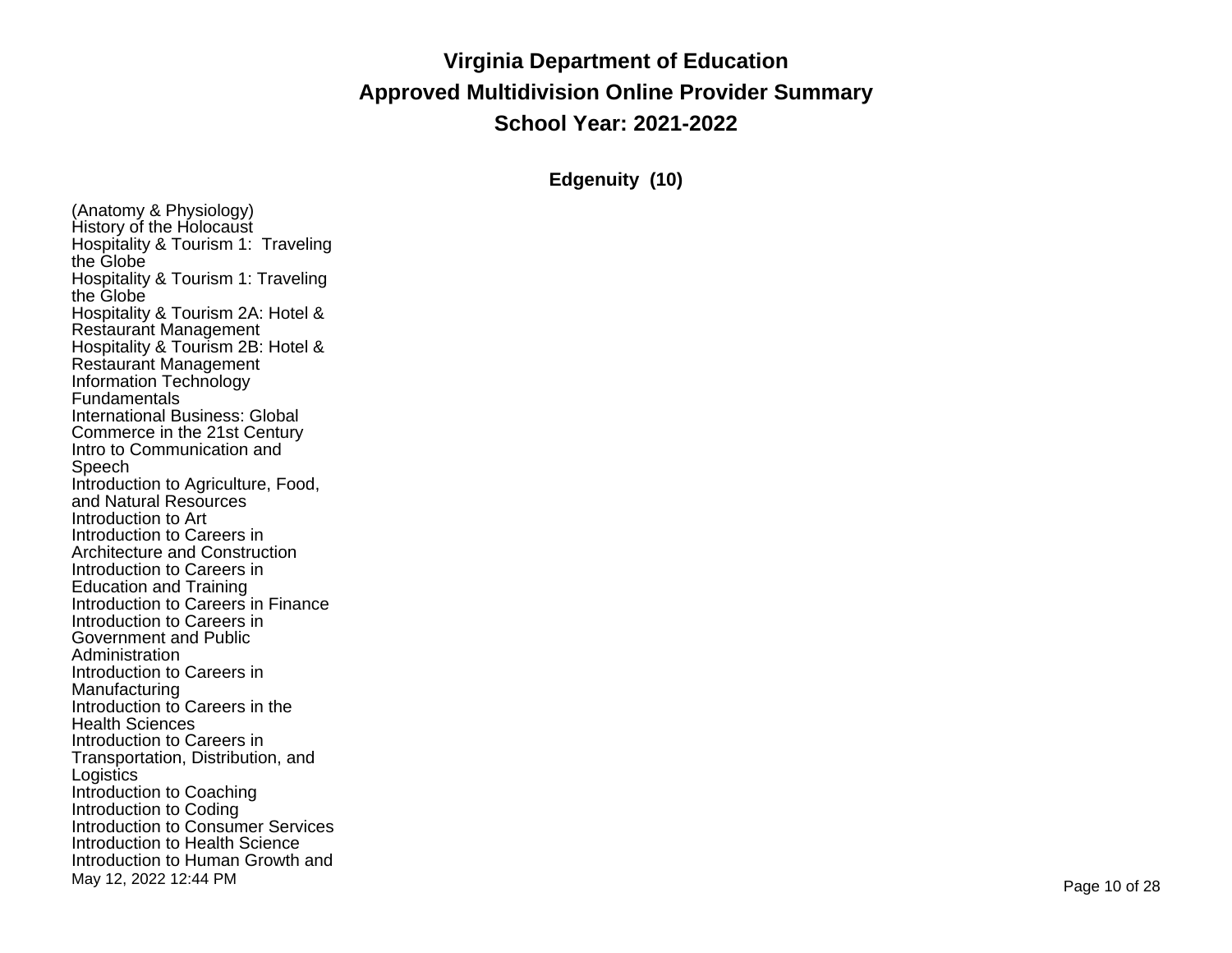**Edgenuity (10)**

Development Introduction to Human Services Introduction to Information Technology Support and Services Introduction to Law, Public Safety, Corrections, and Security Introduction to Manufacturing: Product Design & Innovation Introduction to Military Careers Introduction to Network Systems Introduction to Social Media: Our Connected World Introduction to STEM Journalism 1A Journalism 1B Keyboarding Law & Order: Introduction to Legal **Studies** Law Enforcement Field Services Literacy and Comprehension I Literacy and Comprehension II Marine Science 1A Marine Science 1B Marketing and Sales for Tourism and Hospitality Medical Terminology Mental Health & Wellness /Elective Microsoft Office Specialist Middle School 2D Studio Art 1A Middle School 2D Studio Art 1B Middle School Coding 1A Middle School Coding 1B Middle School Digital Art & Design 1A Middle School Digital Art & Design 1B Middle School Exploring Music 1A Middle School Exploring Music 1B<br>May 12, 2022 12:44 PM Page <sup>11</sup> of <sup>28</sup> May 12, <sup>2022</sup> 12:44 PM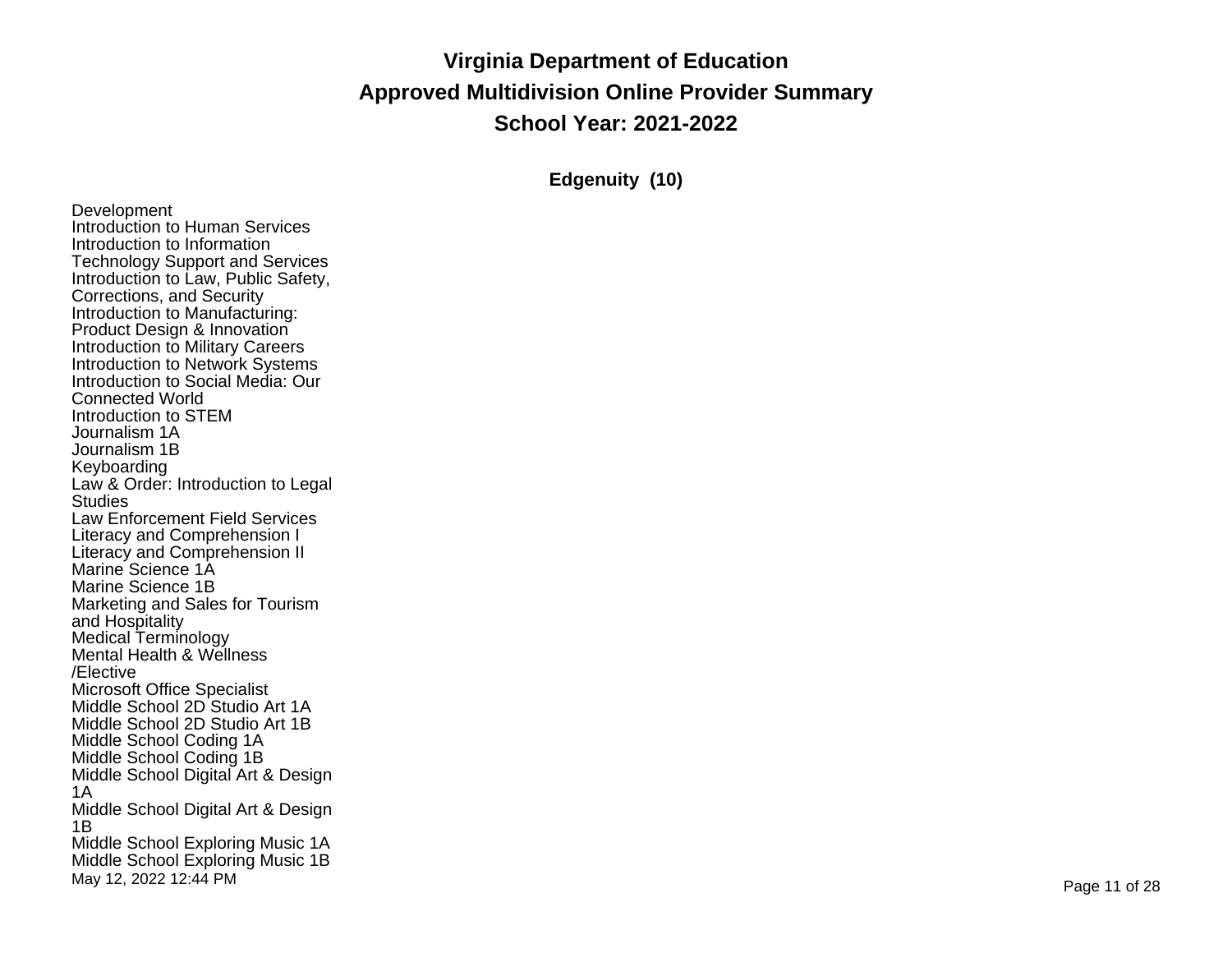**Edgenuity (10)**

Middle School Game Design 1A Middle School Game Design 1B Middle School Journalism 1A Middle School Journalism 1B Middle School Life Skills Middle School Photography 1A Middle School Photography 1B Music Appreciation: The Enjoyment of Listening Mythology & Folklore: Legendary Tales National Security Network System Design New Applications: Web Development in the 21st Century Nutrition & Wellness Online Learning and Digital **Citizenship** Peer Counseling Personal Care Services Personal Development Personal Finance Personal Training Concepts Philosophy: The Big Picture Physical Education 1 Physical Education 2 Physical Education 3 Physical Education 4 Physical Education 5 Physical Education K Physicians, Pharmacists, Dentists, Veterinarians and Other Doctors Physiology Planning Meetings and Special Events Power, Structural, and Technical Systems Pre-Algebra Pre-Calculus Page <sup>12</sup> of <sup>28</sup> May 12, <sup>2022</sup> 12:44 PM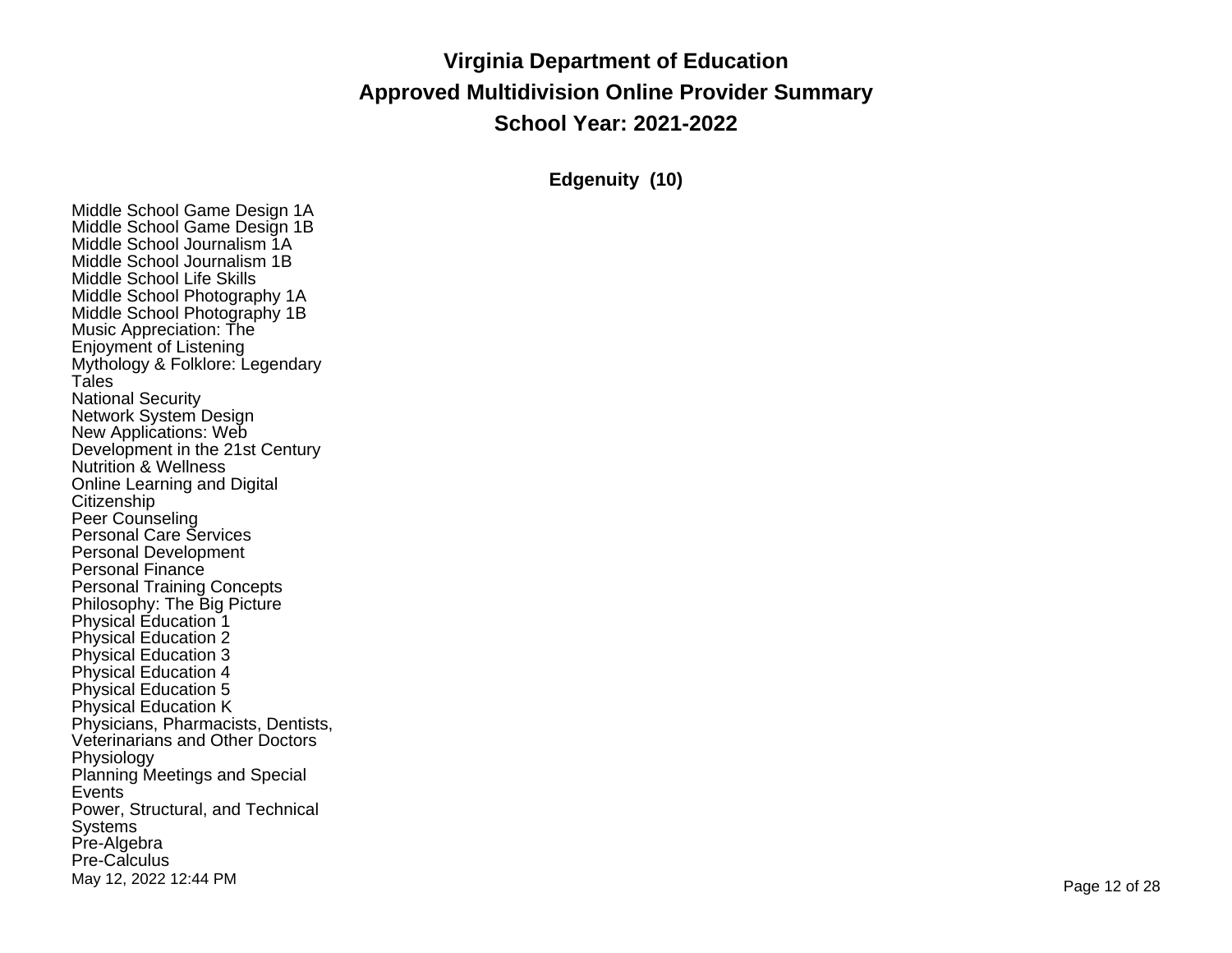**Edgenuity (10)**

Principles of Agriculture, Food, and Natural Resources Principles of Public Service: to Serve and Protect Psychology Public Health: Discovering the Big Picture in Health Care Public Speaking 1A Public Speaking 1B Real World Parenting Recorders Level 1 Renewable Technologies 1A Renewable Technologies 1B Science and Mathematics in the Real World Scientific Discovery and Development Scientific Research Scratch Coding Security and Protective Services Small Business Entrepreneurship Social and Emotional Success Social Problems I: A World in **Crisis** Social Problems II: Crisis, Conflicts, & Challenges Sociology Software Development Tools Sports and Entertainment Marketing Sports Officiating STEM and Problem Solving Strategies for Academic Success Sustainable Service Management for Hospitality and Tourism Technology and Business Test-Prep 6th Grade Mathematics Test-Prep 6th Grade Reading Test-Prep 7th Grade Civics & Page <sup>13</sup> of <sup>28</sup> May 12, <sup>2022</sup> 12:44 PM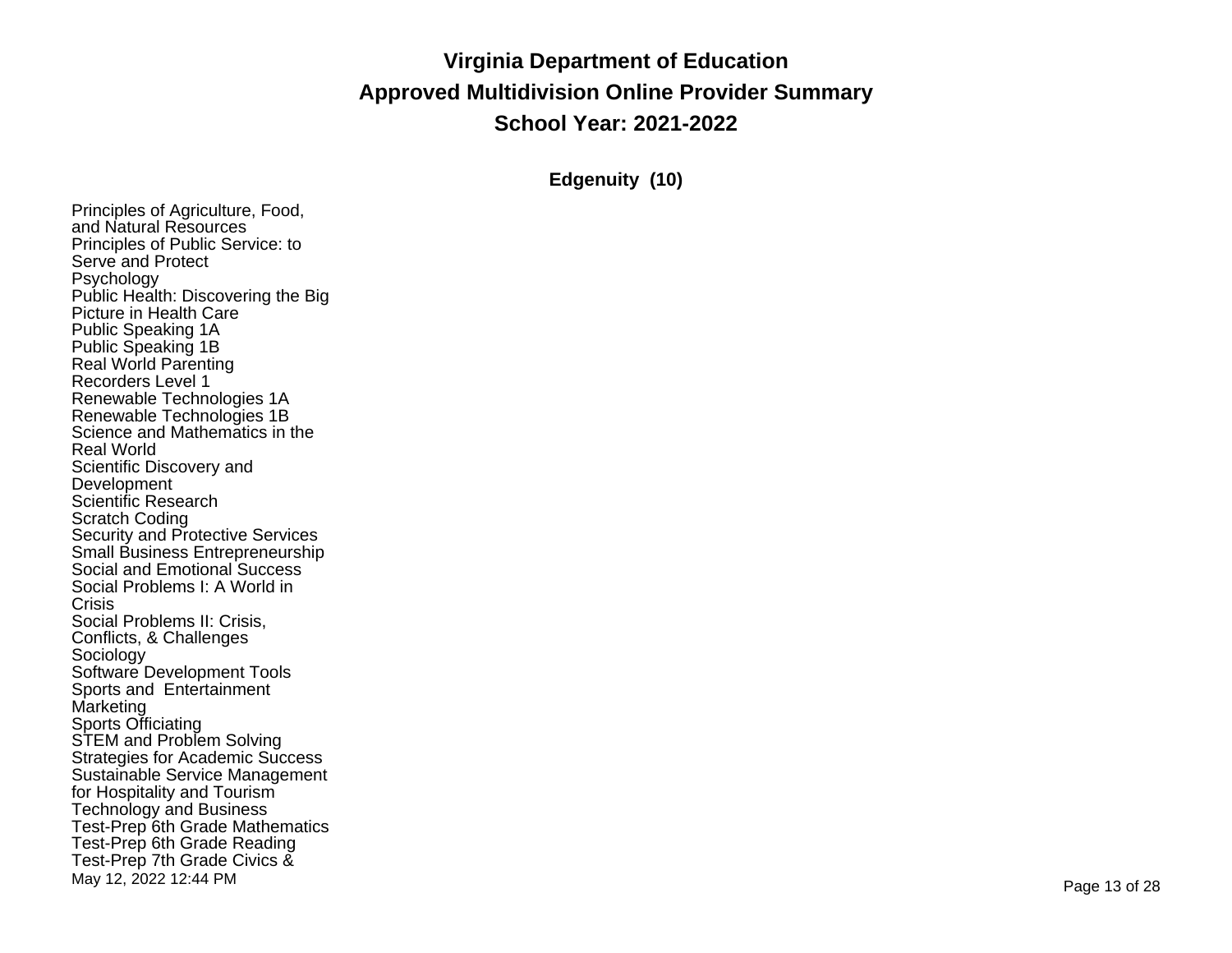**Edgenuity (10)**

**Economics** Test-Prep 7th Grade Mathematics Test-Prep 7th Grade Reading Test-Prep 8th Grade Science Test-Prep ACCUPLACER (includes Sentence Skills, Reading Comprehension, Arithmetic,Elementary Algebra, and Written Summary strands) Test-Prep ACT (includes Math, Reading, Writing, English, and Science strands) Test-Prep ACT WorkKeys Test-Prep EOC SOL 10th Grade Reading Test-Prep EOC SOL 10th Grade Writing Test-Prep EOC SOL 11th Grade Reading Test-Prep EOC SOL 11th Grade Writing Test-Prep EOC SOL 9th Grade Reading Test-Prep EOC SOL 9th Grade Writing Test-Prep EOC SOL Algebra I Test-Prep EOC SOL Algebra II Test-Prep EOC SOL Biology Test-Prep EOC SOL Chemistry Test-Prep EOC SOL Earth **Science** Test-Prep EOC SOL Geometry Test-Prep EOC SOL World **Geography** Test-Prep EOC SOL World History & Geography 1500-Present Test-Prep EOC SOL World History & Geography to <sup>1500</sup> Test-Prep GED (includes Math, Page <sup>14</sup> of <sup>28</sup> May 12, <sup>2022</sup> 12:44 PM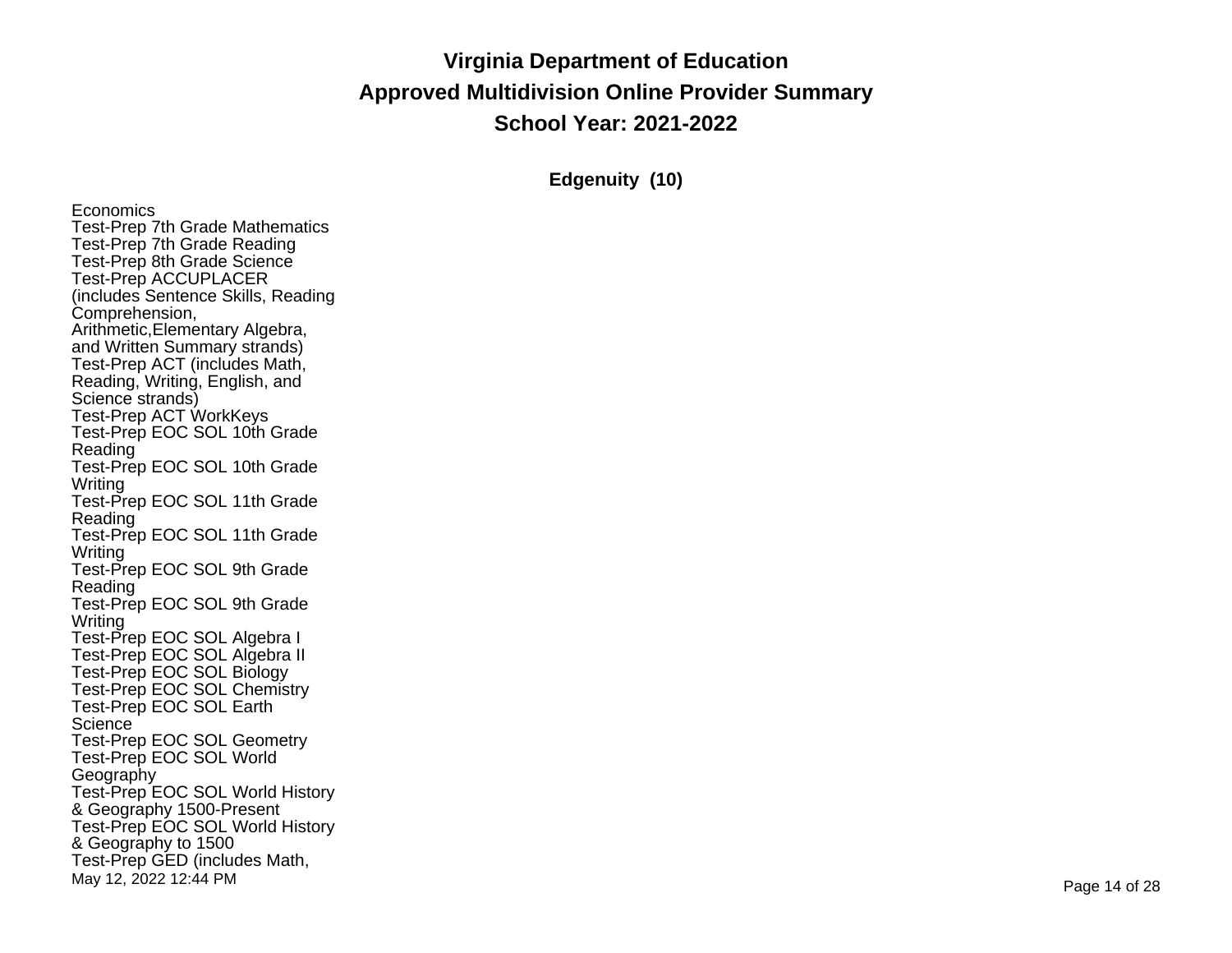**Edgenuity (10)**

Reading, Science, Social Studies, Writing strands) Test-Prep SAT (includes Math,Critical Reading, and Writing strands) Test-Prep SOL 8th Grade **Mathematics** Test-Prep SOL 8th Grade Reading Test-Prep SOL 8th Grade Writing Test-Prep Virginia & U.S. History Therapeutics: The Art of Restoring and Maintaining Wellness Transportation and Tours for the **Traveler** Unlock your Purpose Veterinary Science: The Care of Animals Virtual Tutor Test-Prep PSAT World Religions: Exploring **Diversity 1. The learning management system used, including Shareable Content Object Reference Model (SCORM) compliance**

Edgenuitys K-5 content is available via the BUZZ LMS and Edgenuitys 6-12 content is available via Edgenuitys proprietary LMS. Both Learning Management Systems integrate seamlessly with the Student Information System (SIS) utilized by our virtual instructors.

Edgenuity has a robust API that allows for easy interchange of data between systems. Edgenuity has successfully implemented a number of integrations with a variety of LMS and SIS providers. Data integration includes student information, enrollment, withdrawals, and grade reporting. This does not include assessments. Edgenuity has adopted the LTI standard for content inter-operability and supports the IMS LTI standard for allowing access to Edgenuity content from other learning management systems. Edgenuity is LTI 1.1 compliant.

**2. Third-party providers used and their interactions with stakeholders, including how this interaction is monitored**

Edgenuity utilizes third party providers to provide a broader catalog of course offerings, however, third-party providers will not interact with stakeholders in place of Edgenuity.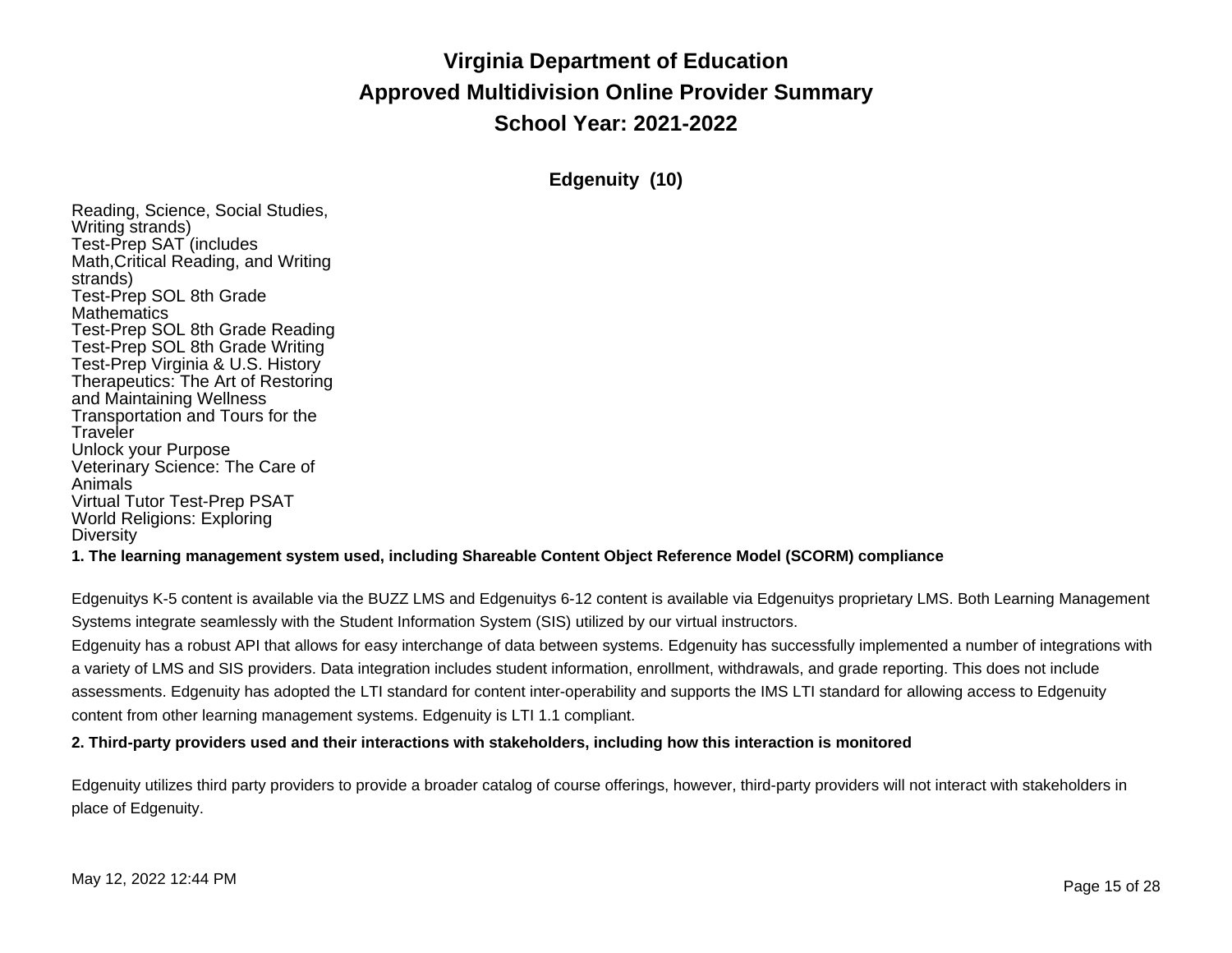## **Edgenuity (10)**

#### **3. Instructional model used in courses**

Content is designed and created by cross-functional teams of experienced educators and instructional designers with degrees in curriculum development, instructional design, instructional technology, and content-area education. Using the principles of backward design, the team outlines each unit of instruction to capture big ideas and essential questions, refine learning objectives and lesson questions, and document anchor assessments and tasks. Then prototype lessons are work shopped and team-reviewed against research-based best practices, such as the National Standards for quality Online Learning (NSQ), and our own development rubrics and guidelines before the remainder of the lessons are created. The content provides realistic academic rigor and is organized by connected units and lessons that fall into a logical sequence. Each unit and lesson includes an overview describing objectives, activities, assignments, assessments, and resources to provide multiple learning opportunities for students to master the content. The instructional design incorporates established principles of effective instruction that contribute to student achievement in a variety of learning environments. Additionally, the curriculum is designed using research based and modern pedagogical strategies that incorporate constructivist learning strategies including inquiry, real world applications, critical thinking, and collaborative discussions and projects.

Curriculum provides intensive, explicit, and systematic instruction. The content addresses students differences, readiness levels, cultural backgrounds, intelligence preferences, and learning styles.

#### **4. Technology infrastructure model used to deliver and support courses**

The system utilizes SQL and Mongo database repositories. Database partitioning is used to keep customer data separated; data is split over 23 realms using a sequel technique to prevent access to data between individual customers.. Access to any database containing confidential data requires at least one full factor of authentication. As a privately held company, detailed information regarding system architecture is confidential and would require a non-disclosure agreement.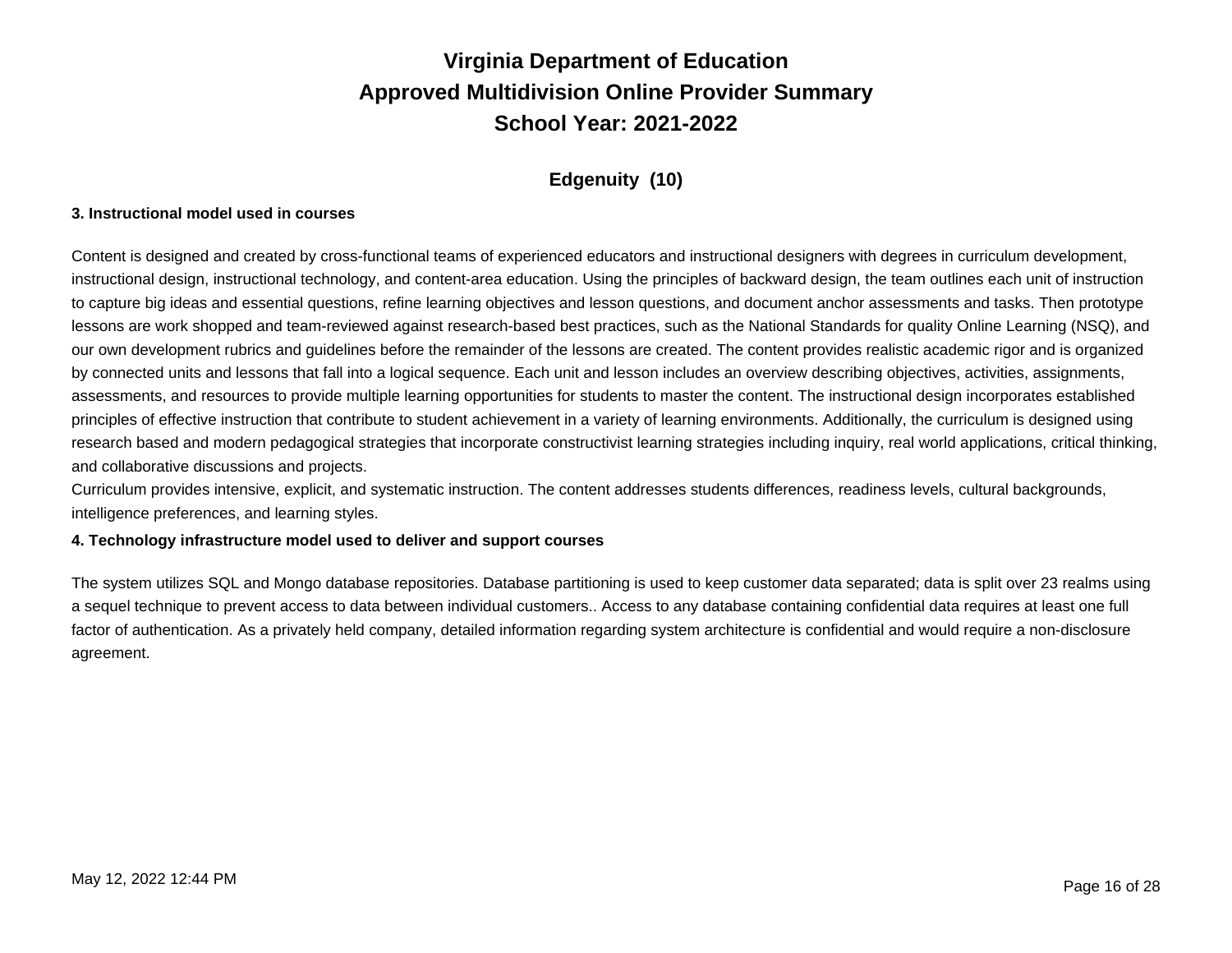## **Edgenuity (10)**

### 5. In general, online teacher qualifications, including academic credentials, licensure, certifications, experience, and the teacher review process

Edgenuity employs highly qualified and experienced educators committed to working in an innovative, diverse, and dynamic team of people dedicated to driving positive academic outcomes for students and educators. Each instructor is certified and meets the professional teaching standards established by the state.

Virtual instructors hold a Bachelors degree (at minimum) in education or a related field and meet all federal guidelines for highly effective teachers. All instructors are highly trained in online teaching and possess at least one state-issued current / valid teaching license as well as any applicable endorsements. Instructors participate in ongoing professional learning as applicable. Evaluations are conducted regularly by supervisory staff.

The Company adheres to federally recommended guidelines to ensure we are consistently staffed with teachers who meet state credentialing guidelines. Teachers must meet the following criteria to be hired:

State teacher certification in core subjects, world language, business, technology, art, health, or physical education at the appropriate grade level

3 years experience as a teacher preferred

1 year experience teaching in subject area

Fingerprint clearance card

Technically proficient and the ability to learn new technology and online systems quickly

### **6. Average teacher load by subject area or grade-level range**

Below are the average teacher full load ratios by grade level range:

Overall Student to Teacher Full Load Ratio Grades K-5: 50:1

Overall Student to Teacher Full Load Ratio Grades 6-8: 6:1

Overall Student to Teacher Full Load Ratio Grades 9-12: 21:1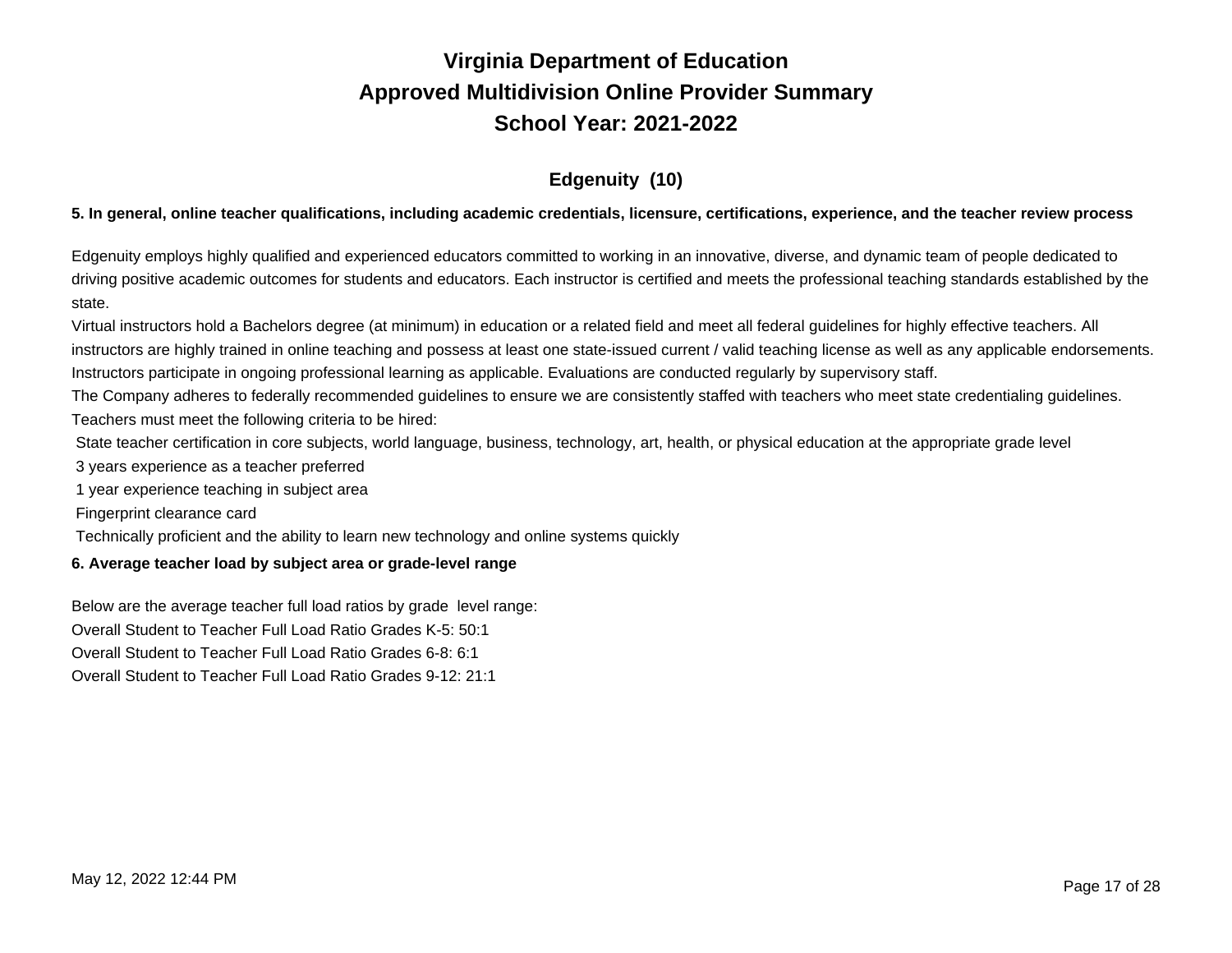## **Edgenuity (10)**

### 7. In general, type and frequency of synchronous and asynchronous methods of student-teacher interaction, including the monitoring process

The content provides opportunities for students to interact with their teachers (and peers) regularly to deepen understanding, address questions, and receive feedback on progress and achievement. Edgenuitys learning management system provides multiple asynchronous communication options to facilitate appropriate instructor-student and teacher approved student-student interaction. Communication options include secure internal email, announcements, and Collaboration Corner discussions. These communications options can be used for students to collaborate, discuss, and further process information. All communications are embedded in the secure Edgenuity system and do not require students to access outside resources.

Additionally, Students have direct communication and ongoing interaction with virtual instructors and Concept Coaches (secondary only, as needed) throughout all courses. Virtual instructors communicate with students regularly to support success and provide assistance in order to facilitate the use of the curriculum and learning resources. Instructors use real-time data to inform frequent communications with students, families, and school mentors. Teachers reach out to students via email, phone, and web conferencing to reteach difficult concepts and ensure students are on track for success. Guidelines for communicating with the online teacher and any course requirements are provided for students by email from the course instructor before the course begins. Students can also access support information and technical requirements via the website.

Each virtual instructor has office hours and additional established communication hours and methods to ensure students can contact the teacher as needed. The online instructor provides their contact information for students and parents by welcome message via email, text, or phone. Virtual instructors also often include their office hours and study hall information in their email signature to encourage continued communication, including SMS texting.

#### **8. Average teacher availability (hours of support) for students and parents, including communication methods**

Edgenuitys Instructional Services teachers schedule instructional time with individual students. Teachers frequently check voicemail, email, and instant messages (IM), or check for student communications at least twice per day. Instructional policy is response time of 24 hours during the work week. Teachers will be available to students and parents either by email or telephone during scheduled office hours. Virtual instructors also often include their office hours and study hall information in their email signature to encourage continued communication. Teachers, lead instructors, coaches or other academic support personnel are available during the hours below.

Availability of Instructional Personnel

Mon-Sat 7:00 am 11:00 pm (EST)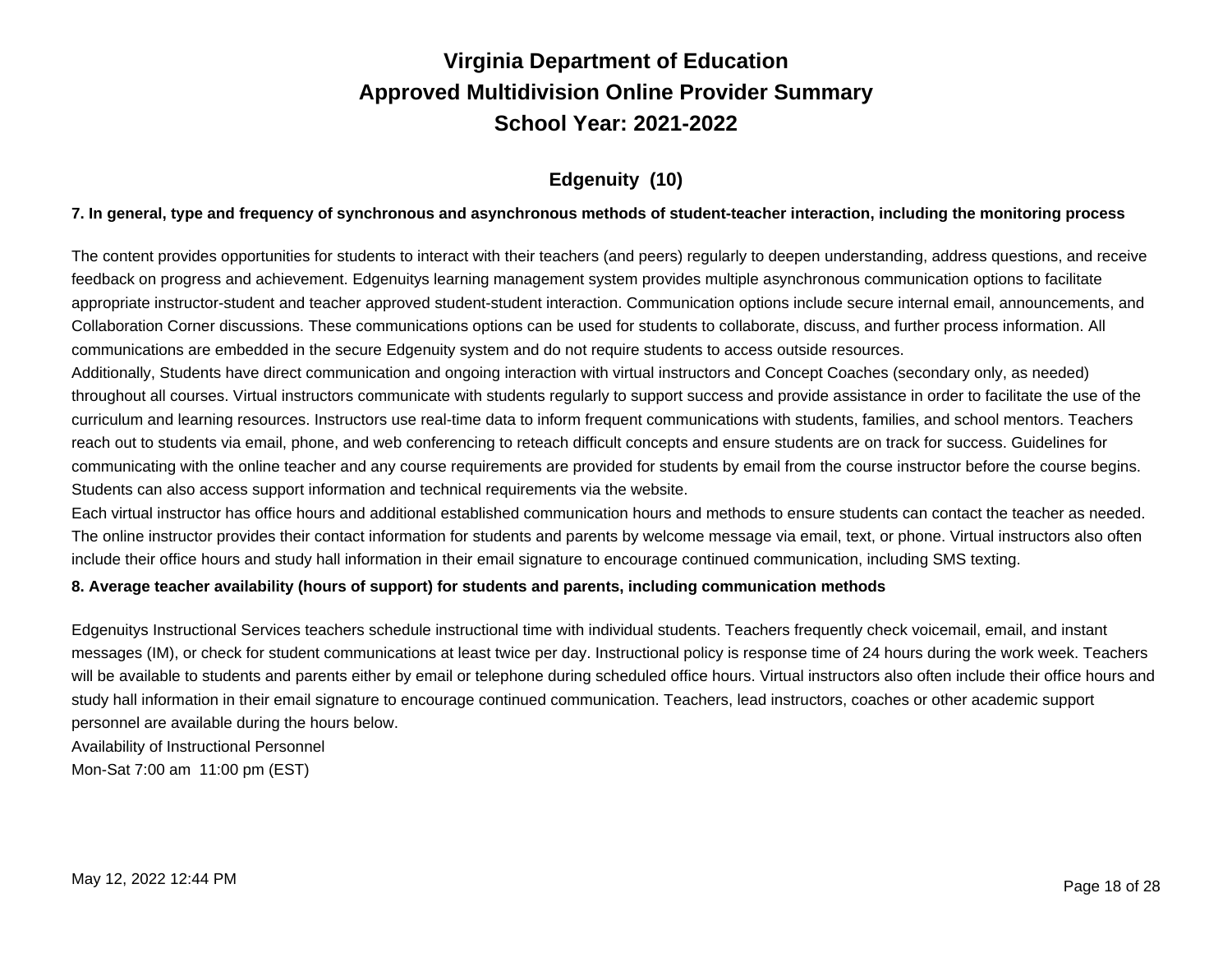## **Edgenuity (10)**

### 9. Technical support availability for students, parents, and school personnel and methods for providing timely support

Customer and Technical Support is available seven days a week and includes phone support, chat and a web-based help desk option for all end users: students, parents, educators, administrators, etc. Edgenuitys multi-channel customer and technical support model is based on escalation point levels to assist with implementation and user support needs and ensure prompt and thorough issue resolution. Through toll-free phone and e-mail support, our team of customer support professionals is able to respond to your needs in an efficient and timely manner. Phone Number: 877.202.0338

Email: customersupport@edgenuity.com Hours of Operation Monday through Friday: 7:30 a.m. to 9:30 p.m. (Eastern Time)

Saturday and Sunday: 9 a.m. to 5 p.m. (Eastern Time)

### **10. How student progress is monitored and reported, including verification of authenticity of student work**

The Instructional Services division employs a comprehensive, state of the art student information system that provides and displays learning analytics so that students, guardians, teachers, and other staff members can track academic progress, grades, and activity levels. Using configurable filters, users can easily detect students who are struggling whether for lack of engagement or low scores and intervene by sending customized and automated emails. Additionally, Edgenuitys native authentication system requires each user to have a unique username and password to access the system. Access is based on permissions / roles and password complexity is enforced. All logins to the system are logged.

### **11. Course completion rates and graduation rates, where applicable**

The SIS tracks year-over-year completion rates by course, department, teacher, school, or other grouping, making it easy to identify overall trends or variables that may affect students performance. Completion rates for the 2020-2021 school year are included in section II of this monitoring report.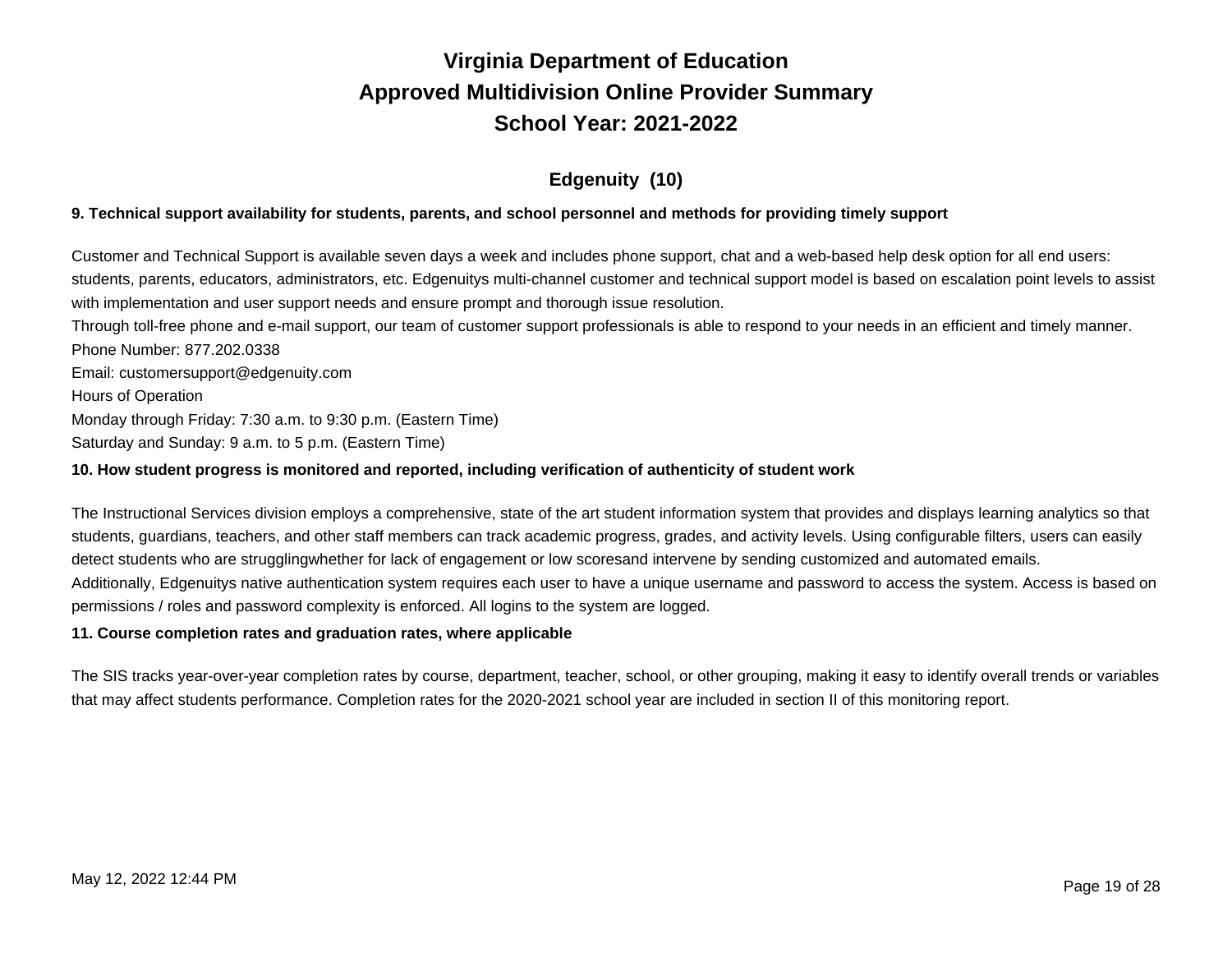## **Edgenuity (10)**

## 12. Information on student test scores, including Virginia's Standards of Learning assessment outcomes; English language proficiency; the SAT, **ACT, and Advanced Placement test outcomes; and outcomes on other standardized assessments as applicable**

The solution has been proven to have a positive impact on student achievement across a wide variety of populations including low-income and under-achieving students. Edgenuity employs systematic and regular processes and procedures for collecting and analyzing data sources. Data sources include comparison and trend data that provide a comprehensive and complete picture of student learning, instruction, the effectiveness of programs and the systems that support learning. Corporation and school personnel use data to design, implement and evaluate continuous plans. These plans facilitate improved student learning outcomes, better instruction, and overall effectiveness. Edgenuity will be working with partner districts to obtain Virginia SOL assessment outcomes starting in the 2021-2022 school year.

In addition to Edgenuitys Research Department efficacy studies, research conducted by independent statisticians confirms that Edgenuity solutions are having a positive impact on student achievement across grade levels and student populations. We continue to partner with school districts and third-party research organizations to conduct evaluations that measure results and drive success for all students. A summary of these evaluations can be found here: https://www.edgenuity.com/results-from-online-learning/

### 13. Specific special education supports and services for students with disabilities who have an individualized education program (IEP) or a 504 **Plan**

Edgenuity employs a Special Education Services (SES) team to assist schools with tasks ranging from secure documentation intake to course customization to monitoring and reviewing performance and providing input on how IEPs may need to change. These individuals work directly with the Edgenuity virtual instructor, program SPED teacher of record, program personnel, school / district if applicable, and families to meet the needs of every student. Additionally, Edgenuity s LMS is designed to provide specific special education supports and services for students with disabilities who have an IEP or 504 plan. These accommodations include addressing multiple learning styles, accommodations for assessments, video captions / transcripts, individualized and customizable assignment calendars, read-aloud and translation tools, and many other features and accommodations. Additionally, courses can be individually modified to amend time limits on assessments, enable pretesting, modify the passing threshold, modify grade weights, enable eNotes and more. There are processes in place with the SES team to ensure IEPs and 504 plans can be met and documented via the secure system.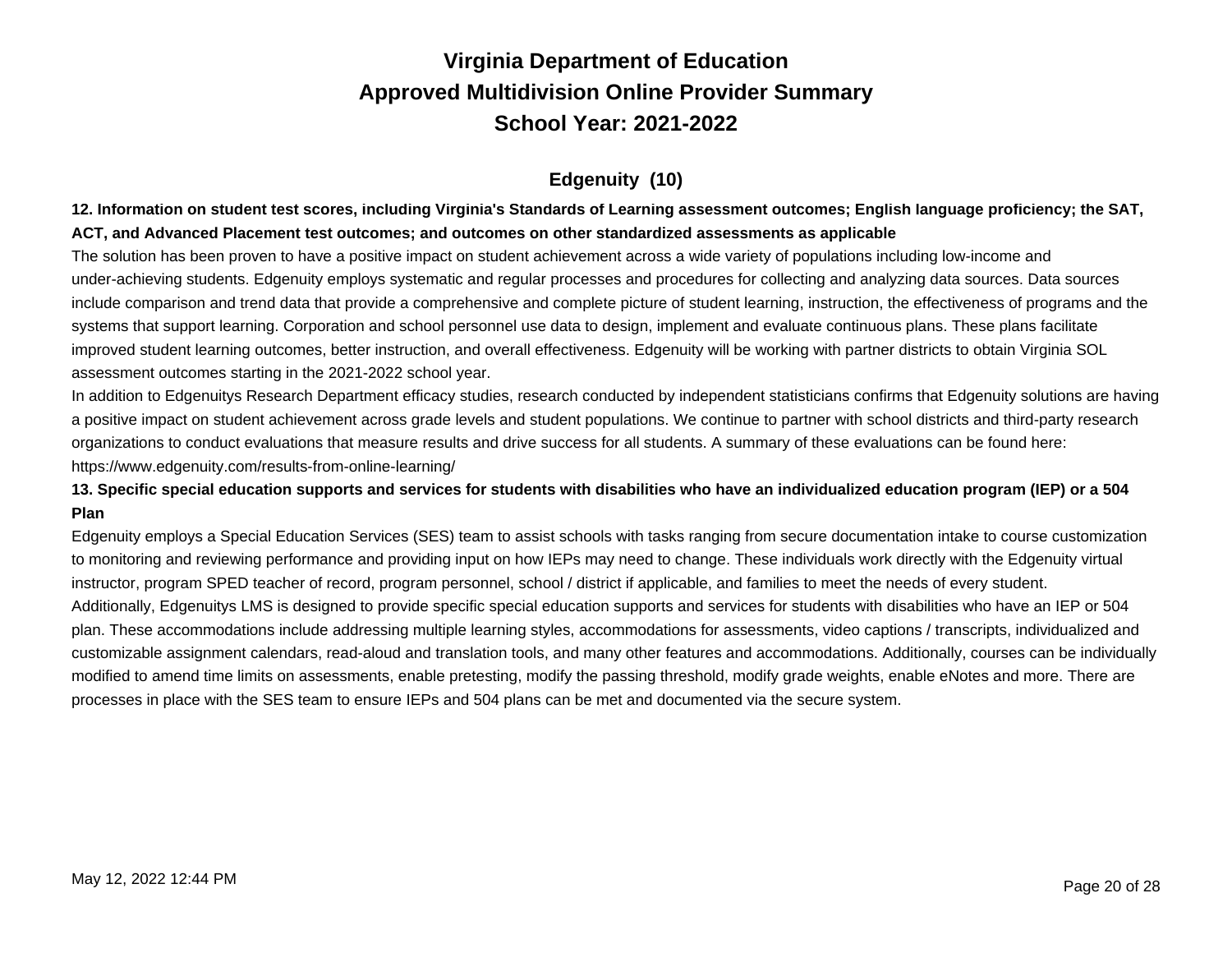## **Edgenuity (10)**

14. Information on support services, including career explanation and counseling, academic advising and placement, assistance for students with limited English proficiency, mental health and social services, gifted education, high school/college dual-enrollment credits, etc.

Edgenuity Instructional Services partners with schools and districts across the nation to provide standards-aligned online courses taught by virtual instructors who are highly qualified and state-certified. Instructors provide multiple layers of support to ensure students have everything possible to be successful. In addition to highly qualified instructors, students in core courses grades 6 and above also have access to Concept Coaches, for on-demand tutoring and support. School and District personnel have ongoing access to real-time data and reports, providing the ability to track and monitor students progress and performance at any time. This data can be utilized to provide district personnel such as counselors and academic advisors an insight into student achievement in courses. Edgenuitys Account Manangement team will work closely with districts as requested to provide

best practices and guidance on ways to incorporate these reporting tools into support services.

To support mental health and social services, Edgenuity proudly offers comprehensive social and emotional learning courses. Together, these courses include over 400 instructional activities delivered via Edgenuitys robust learning management system with comprehensive customization functionality. In addition to providing highly qualified educators and real time data to support various district services, Edgenuity also offers a wide variety of general electives as well as Career and Technical Education (CTE) electives, Social and Emotional Learning content, world language courses, options for Advanced Placement courses, test preparation content, and intervention solutions. These additional content offerings can be used to support a variety of student needs,

from students with limited English proficiency to gifted students.

## **15. Information on Internet safety policies, procedures, and monitoring**

Edgenuity provides students with information related to internet safety policies and procedures. An example of the types of information Edgenuity shares can be found in the Student Handbook:

https://www.edgenuity.com/wp-content/uploads/2019/10/Edgenuity-student-handbook-2019-2020.pdf

### **16. Information on disaster recovery plans and strategies for addressing short- and long-term service interruptions**

The Company regularly reviews applicable security policies, backup and disaster recovery procedures, change management and operational procedures, and business continuity plans as appropriate. Periodic testing on Company systems is conducted internally and via third-party partners to ensure continued effectiveness of the solution and environment. Edgenuity also maintains an Incident Response Procedure to outline response to a multitude of disasters or potential security incidents. The plan outlines procedures for mitigating damage, investigating the cause, and recovering data or services.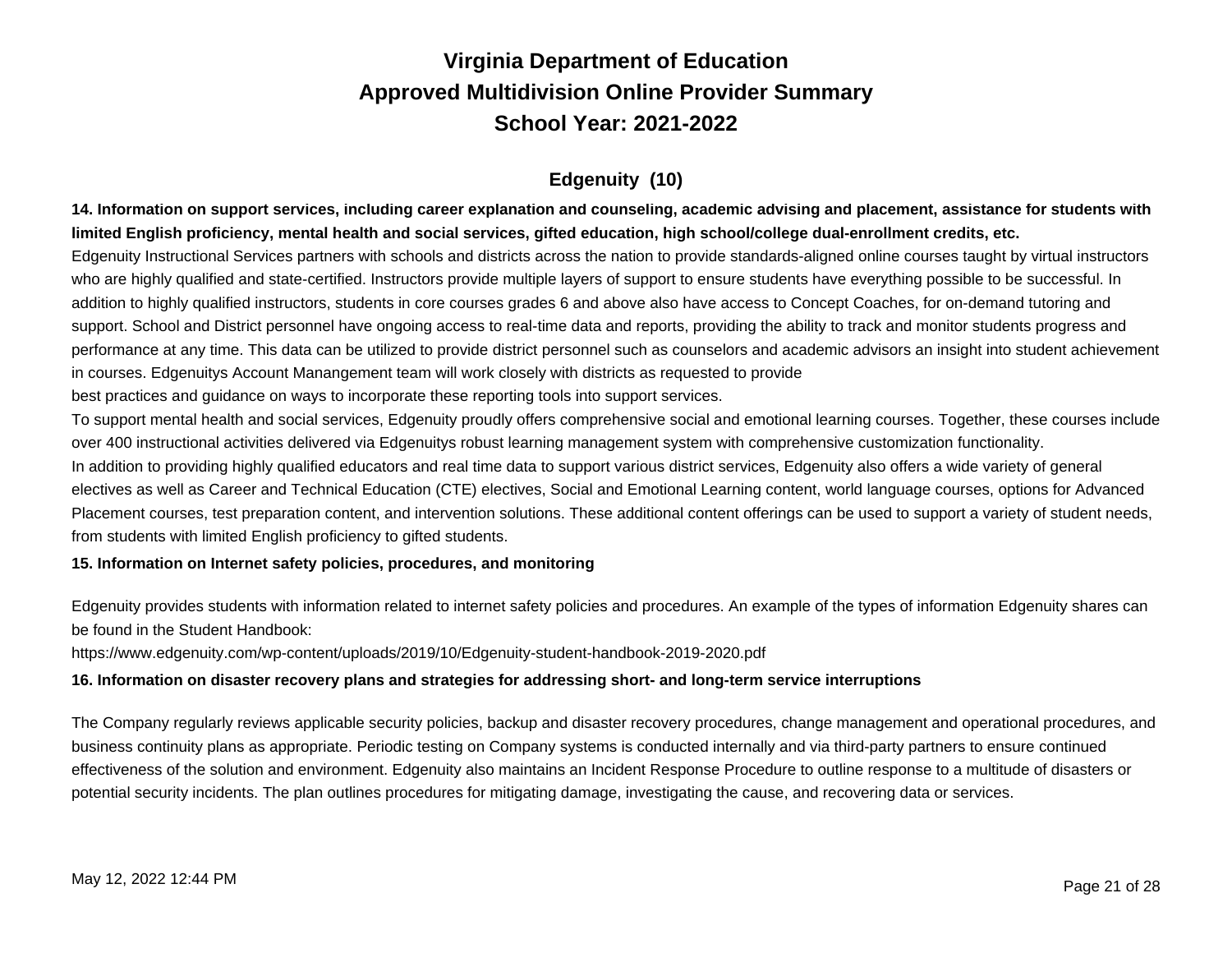## **Edgenuity (10)**

### **17. Program experience in providing online or virtual instruction programs**

Founded in 1998, Edgenuity is a leading provider of online and blended learning solutions, offering a comprehensive suite of Cognia (formerly AdvancED) accredited K-12 digital curriculum. We have a long-standing history of serving diverse students and implementations across schools and districts of all sizes; we do this by developing strong personalized partnerships with elementary, middle, and high schools as well as other public and private entities nationwide to deliver core courses, credit recovery, supplemental instruction, intervention, test preparation, virtual instruction, and professional development. With our acquisition and integration of Compass Learning in 2016 and both LearnZillion and Odysseyware in 2019, the combined company experience and history includes a wide range of industry experience and serves over four million students annually.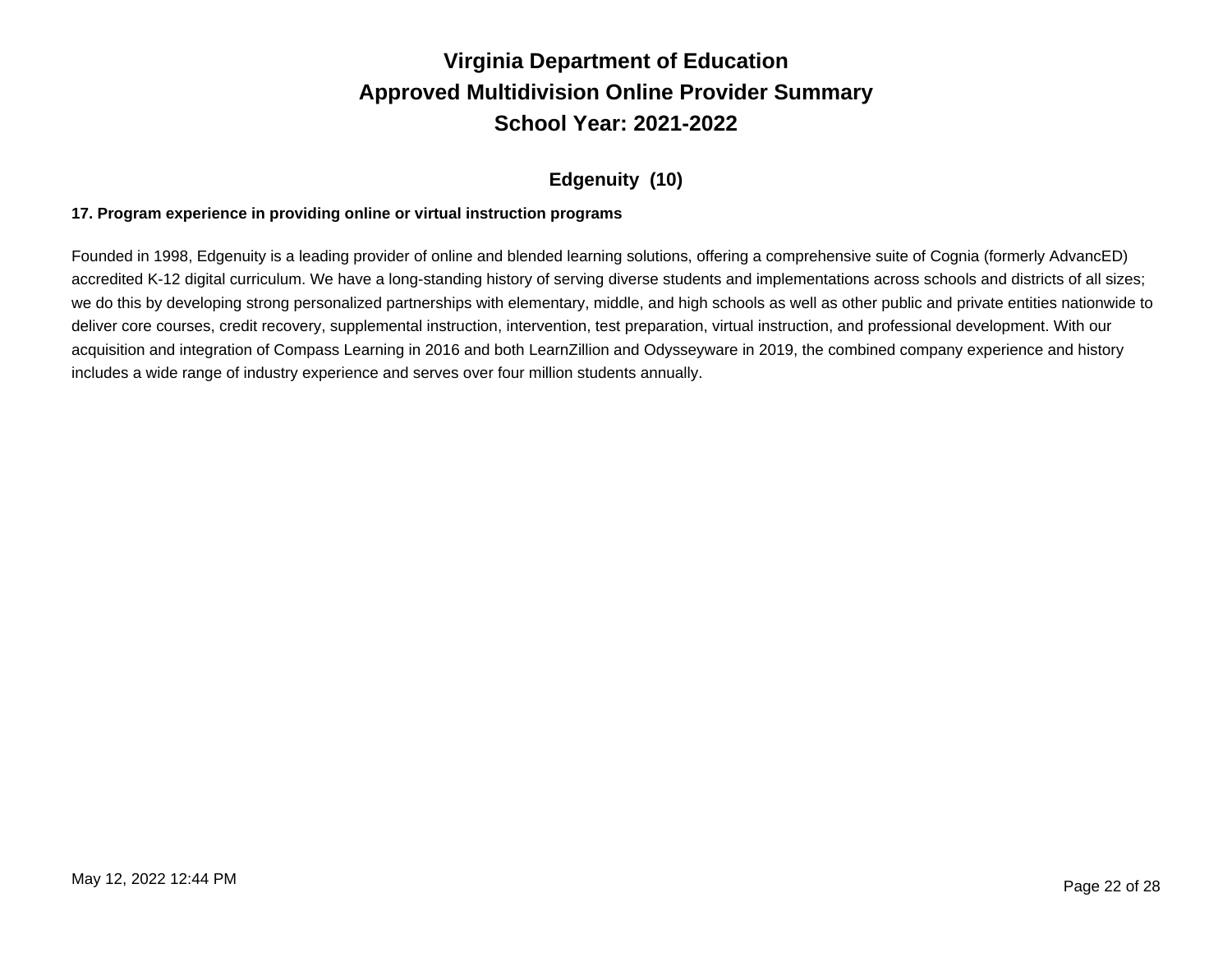**Proximity Learning, Inc. (20)**

### **Address:**

1800 East 4th Street, Suite 131 Austin, TX 78702

### **Contact:**

Myken Caviness Director of Client Success and Support Phone: 5126956861 Fax: E-mail: mcaviness@proxlearn.com **Status:**

#### Active

### **Approved Date:**

03/15/2012

## **Approved Courses URL:**

http://www.proxlearn.com

### **Course Calendar URL:**

Customized to school schedules

### **Provider URL:**

http://www.proxlearn.com

### **Program Capacity:**

unlimited

## **Program Type:**

Fully-online **Others**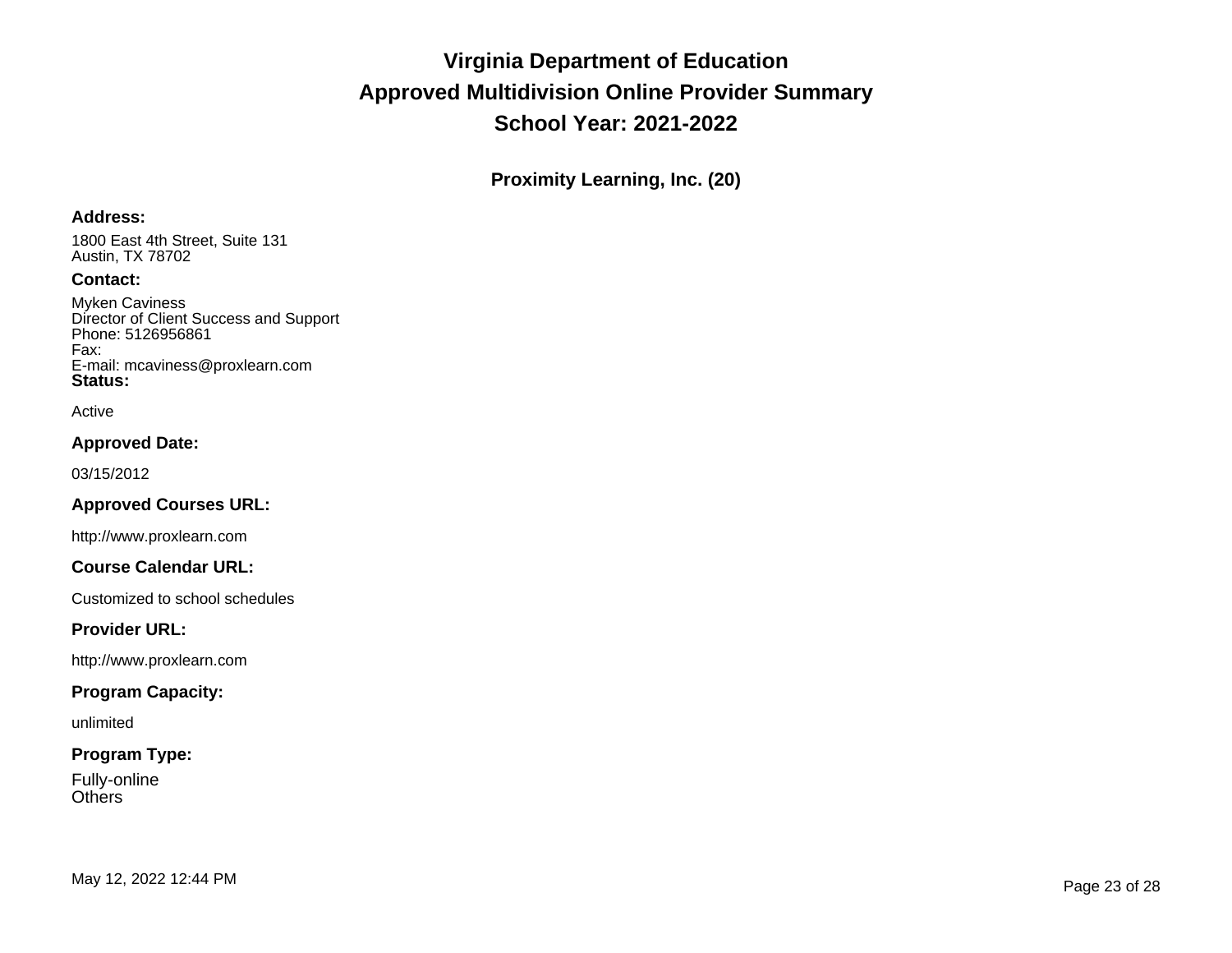**Proximity Learning, Inc. (20)**

## **Target Population:**

Full-time **Others** 

## **Grades Served:**

Grade 9, Grade 10, Grade 11, Grade 12

## **Participating School Division(s) :**

Brunswick County (013)

Charlottesville City (104)

Fredericksburg City (110)

New Kent County (063)

Suffolk City (127)

## **Virginia Approved Courses:**

Virginia Approved SOL Courses American Sign Language I American Sign Language II Chinese I Chinese II

CTE Courses Foundations of Game Design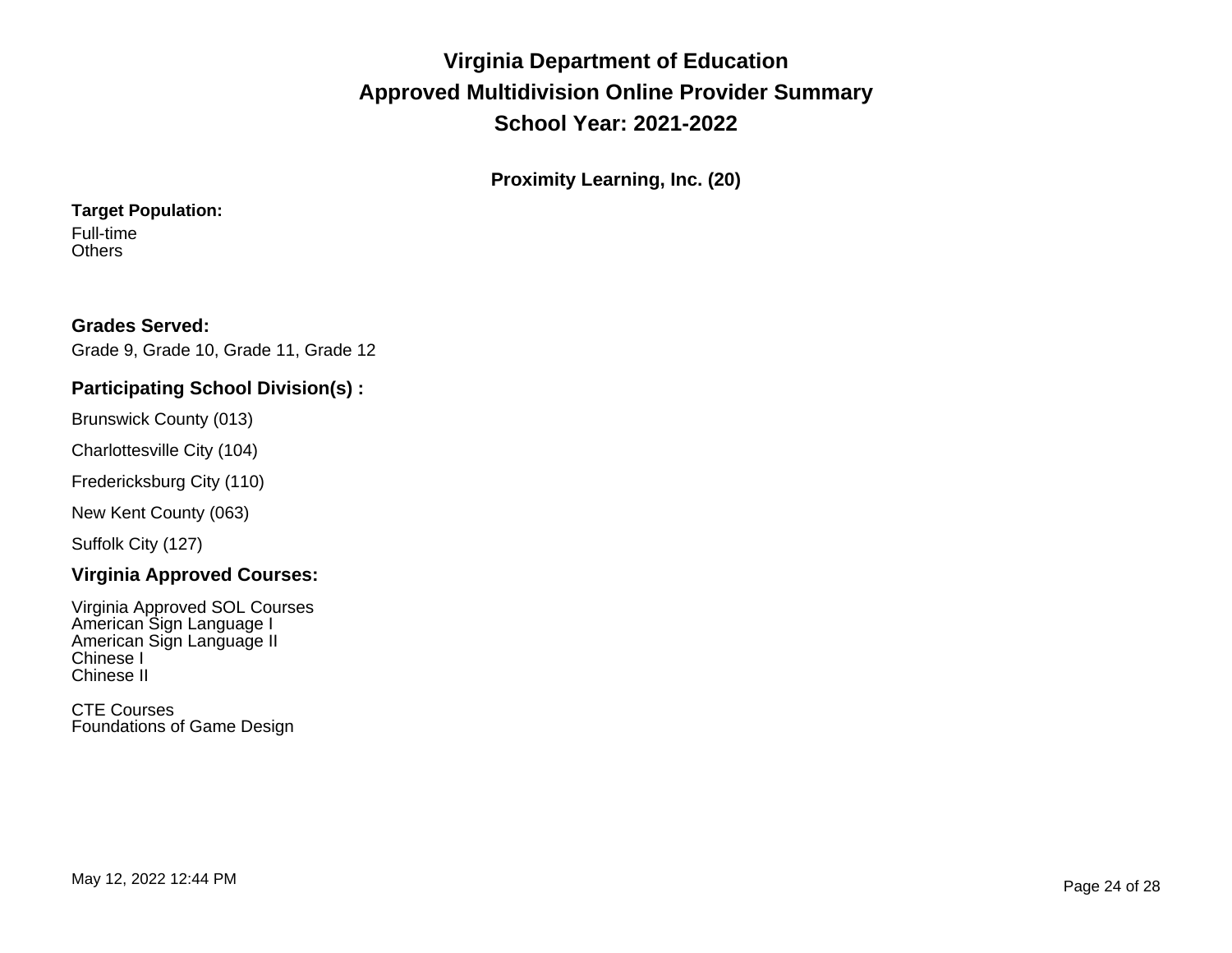**Proximity Learning, Inc. (20)**

## **Virginia Non-SOL/Elective Courses :**

Approved Non-SOL / Electives Agriscience 1: Introduction Agriscience 2: Sustaining Human Life Careers in Criminal Justice Cosmetology 1: Cutting Edge Styles Cosmetology 3a / 3b Culinary Arts 1a / 1b Early Childhood Education 1a / 1b Entrepreneurship: Starting Your **Business** Health Science Foundations 1a / 1b Marketing Foundations 1a / 1b Medical Terminology 1a / 1b Principles of Business, Marketing, Finance 1a / 1b Principles of Information Technology 1a / 1b Anatomy and Physiology 1a / 1b Digital Media Fundamentals 1a / 1b Introduction to Programming 1a / 1b Middle School Coding 1a / 1b American Sign Language 1a / 1b American Sign Language 2a / 2b Astronomy 1a / 1b Biotechnology 1a / 1b Personal and Family Finance

**1. The learning management system used, including Shareable Content Object Reference Model (SCORM) compliance**

Canvas LMS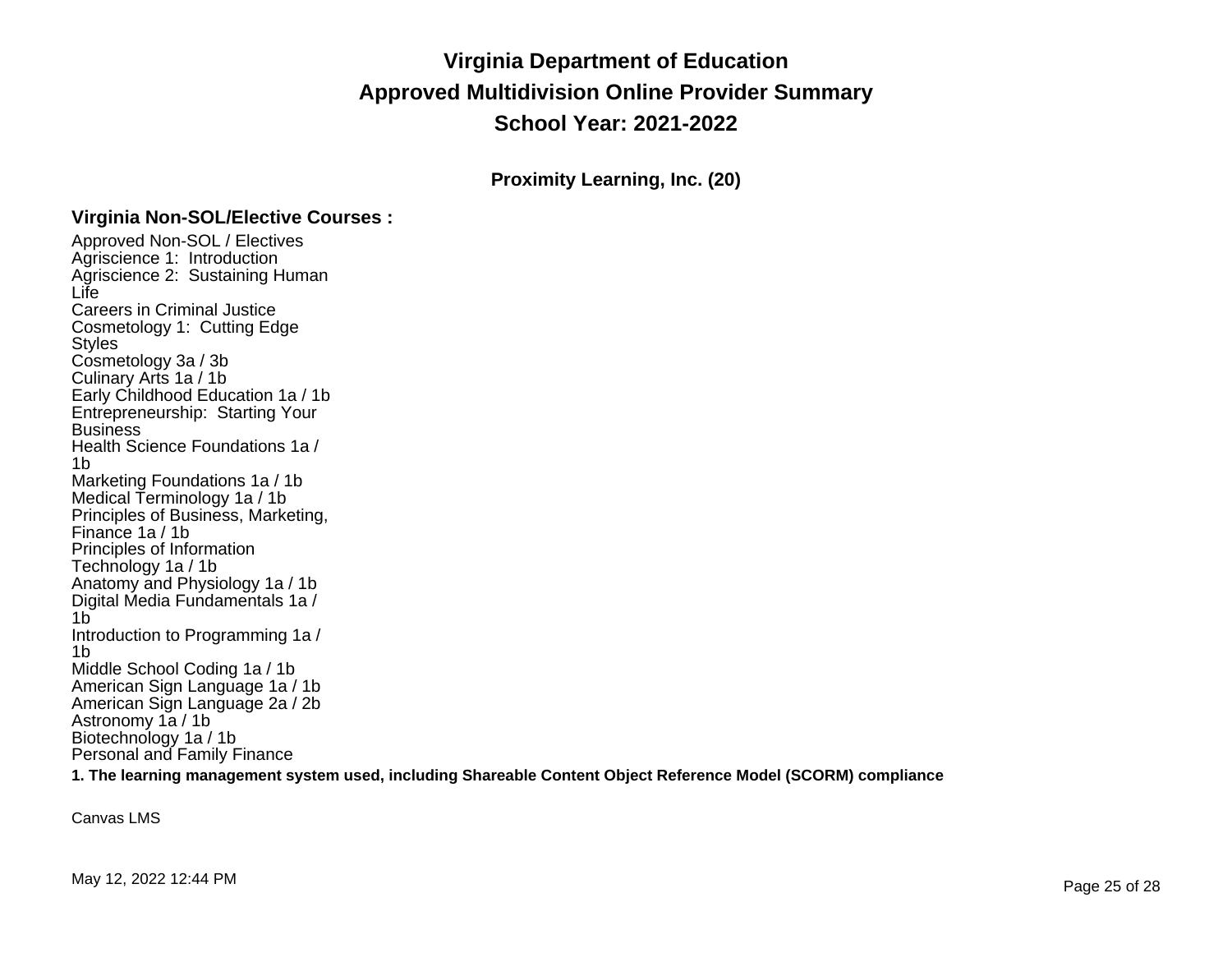## **Proximity Learning, Inc. (20)**

### **2. Third-party providers used and their interactions with stakeholders, including how this interaction is monitored**

N/A

### **3. Instructional model used in courses**

Proximity Learning provides virtual certified teachers to schools when they cannot supply a teacher of their own.

#### **4. Technology infrastructure model used to deliver and support courses**

The LMS used is Canvas and the online classroom platform is Zoom

#### 5. In general, online teacher qualifications, including academic credentials, licensure, certifications, experience, and the teacher review process

Proximity Learning follows state licensing guidelines while reviewing our teachers credentials. Teachers must complete a state approved teacher preparation program or obtain a four-year degree in their certification area. Proximity Learning identifies and hires highly qualified teachers who are able to meet the academic needs of their students. We verify our teachers certifications prior to hiring them, before placing them into classrooms, and audit our certifications at the end of each school year.

#### **6. Average teacher load by subject area or grade-level range**

5 courses are the average our teachers take. The grade levels mainly focus on 6th-12th.

#### 7. In general, type and frequency of synchronous and asynchronous methods of student-teacher interaction, including the monitoring process

The schools get to pick the number of synchronous days they would like our teacher to meet with the students.. The Proximity teachers use canvas to provide online assignments and lessons. The teachers can monitor the student s activity within canvas to see if a student is completing their work or if they need extra help.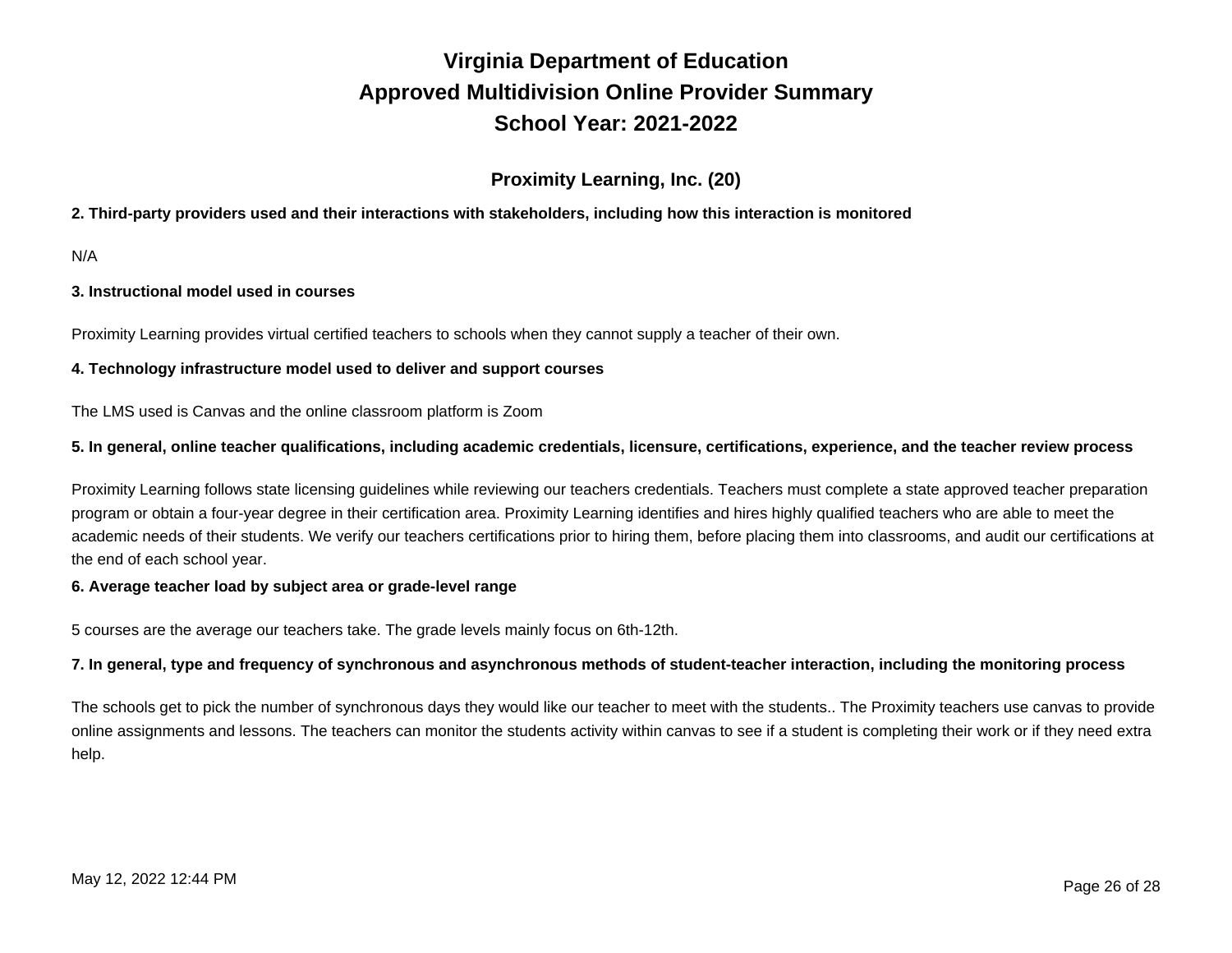## **Proximity Learning, Inc. (20)**

### **8. Average teacher availability (hours of support) for students and parents, including communication methods**

Proximity teachers have to respond to a student within 24 hours if a question comes in outside of the synchronous class time. Within Canvas there is an internal email system that students and teachers can use to communicate. Within the synchronous class time the students can communicate with our teacher in real time using their microphones or by using the chat feature within Zoom. Parents are provided with observer access to monitor their students performance within canvas. This provides them with the internal email system as well to communicate with the teacher.

#### 9. Technical support availability for students, parents, and school personnel and methods for providing timely support

Proximity provides a full support team that teachers, students, school personnel and parents can utilize. They can contact them via phone, chat or by email for support. The Support team is available from 7:00am-7:00pm CST Monday through Friday. There is also a contact on call over the weekends.

#### **10. How student progress is monitored and reported, including verification of authenticity of student work**

Proximity utilizes the schools grading policy. We also follow the schools grade dates for reporting. We will supply progress reports and report cards when following those dates. Within the Canvas LMS school admin have 24/7 access to the students progress as well. Within canvas our teachers set due dates, can set time limits and can set password to help with authenticity.

#### **11. Course completion rates and graduation rates, where applicable**

### N/A

N/A 12. Information on student test scores, including Virginia's Standards of Learning assessment outcomes; English language proficiency; the SAT, **ACT, and Advanced Placement test outcomes; and outcomes on other standardized assessments as applicable**

13. Specific special education supports and services for students with disabilities who have an individualized education program (IEP) or a 504 **Plan**

Our teachers are able to use the information provided by the schools to accommodate each students needs. For example, we are able to modify assignments, provide extra time, check for understanding along with other means of support.